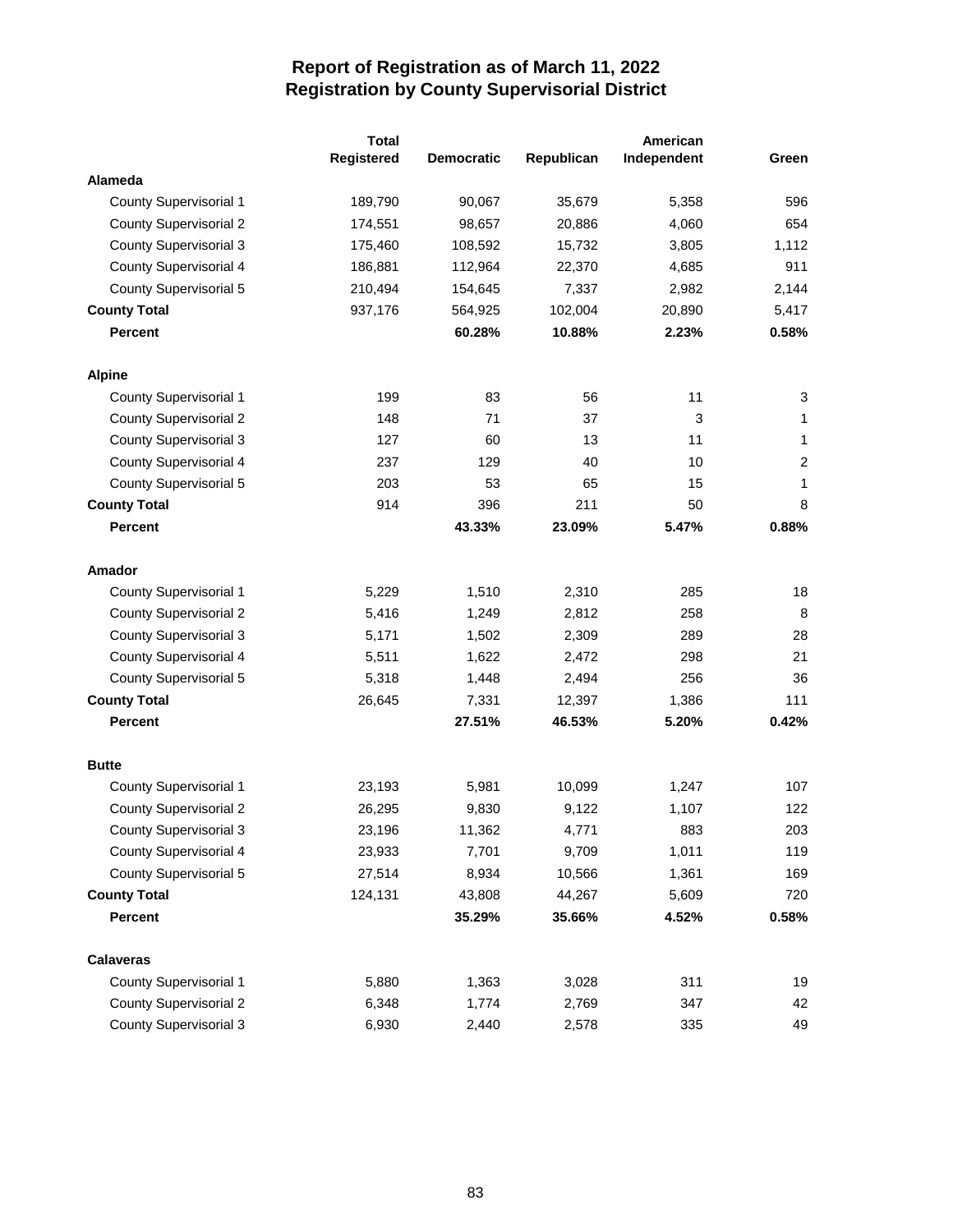|                               |                | Peace and      |                |             | <b>No Party</b> |
|-------------------------------|----------------|----------------|----------------|-------------|-----------------|
|                               | Libertarian    | <b>Freedom</b> | <b>Unknown</b> | Other       | Preference      |
| Alameda                       |                |                |                |             |                 |
| <b>County Supervisorial 1</b> | 1,599          | 509            | 1              | 1,105       | 54,876          |
| <b>County Supervisorial 2</b> | 1,069          | 837            | 0              | 1,032       | 47,356          |
| <b>County Supervisorial 3</b> | 1,087          | 996            | 3              | 1,142       | 42,991          |
| <b>County Supervisorial 4</b> | 1,367          | 906            | 0              | 1,163       | 42,515          |
| <b>County Supervisorial 5</b> | 1,002          | 732            | 1              | 1,180       | 40,471          |
| <b>County Total</b>           | 6,124          | 3,980          | 5              | 5,622       | 228,209         |
| <b>Percent</b>                | 0.65%          | 0.42%          | 0.00%          | 0.60%       | 24.35%          |
| <b>Alpine</b>                 |                |                |                |             |                 |
| County Supervisorial 1        | 3              | 0              | 1              | 1           | 41              |
| <b>County Supervisorial 2</b> | 4              | 0              | 0              | 1           | 31              |
| <b>County Supervisorial 3</b> | $\overline{c}$ | 2              | 1              | $\mathbf 0$ | 37              |
| <b>County Supervisorial 4</b> | 4              | 0              | 0              | 1           | 51              |
| <b>County Supervisorial 5</b> | 4              | 0              | 0              | 1           | 64              |
| <b>County Total</b>           | 17             | 2              | 2              | 4           | 224             |
| <b>Percent</b>                | 1.86%          | 0.22%          | 0.22%          | 0.44%       | 24.51%          |
| Amador                        |                |                |                |             |                 |
| <b>County Supervisorial 1</b> | 95             | 21             | 9              | 22          | 959             |
| <b>County Supervisorial 2</b> | 117            | 19             | 6              | 32          | 915             |
| <b>County Supervisorial 3</b> | 76             | 18             | 4              | 16          | 929             |
| County Supervisorial 4        | 97             | 10             | 4              | 30          | 957             |
| <b>County Supervisorial 5</b> | 104            | 24             | 7              | 30          | 919             |
| <b>County Total</b>           | 489            | 92             | 30             | 130         | 4,679           |
| <b>Percent</b>                | 1.84%          | 0.35%          | 0.11%          | 0.49%       | 17.56%          |
| <b>Butte</b>                  |                |                |                |             |                 |
| County Supervisorial 1        | 355            | 163            | 132            | 223         | 4,886           |
| <b>County Supervisorial 2</b> | 401            | 87             | 214            | 229         | 5,183           |
| <b>County Supervisorial 3</b> | 372            | 104            | 278            | 174         | 5,049           |
| <b>County Supervisorial 4</b> | 331            | 112            | 157            | 192         | 4,601           |
| <b>County Supervisorial 5</b> | 473            | 112            | 221            | 248         | 5,430           |
| <b>County Total</b>           | 1,932          | 578            | 1,002          | 1,066       | 25,149          |
| <b>Percent</b>                | 1.56%          | 0.47%          | 0.81%          | 0.86%       | 20.26%          |
| <b>Calaveras</b>              |                |                |                |             |                 |
| <b>County Supervisorial 1</b> | 111            | 21             | 29             | 54          | 944             |
| <b>County Supervisorial 2</b> | 131            | 34             | 29             | 67          | 1,155           |
| <b>County Supervisorial 3</b> | 107            | 29             | 32             | 53          | 1,307           |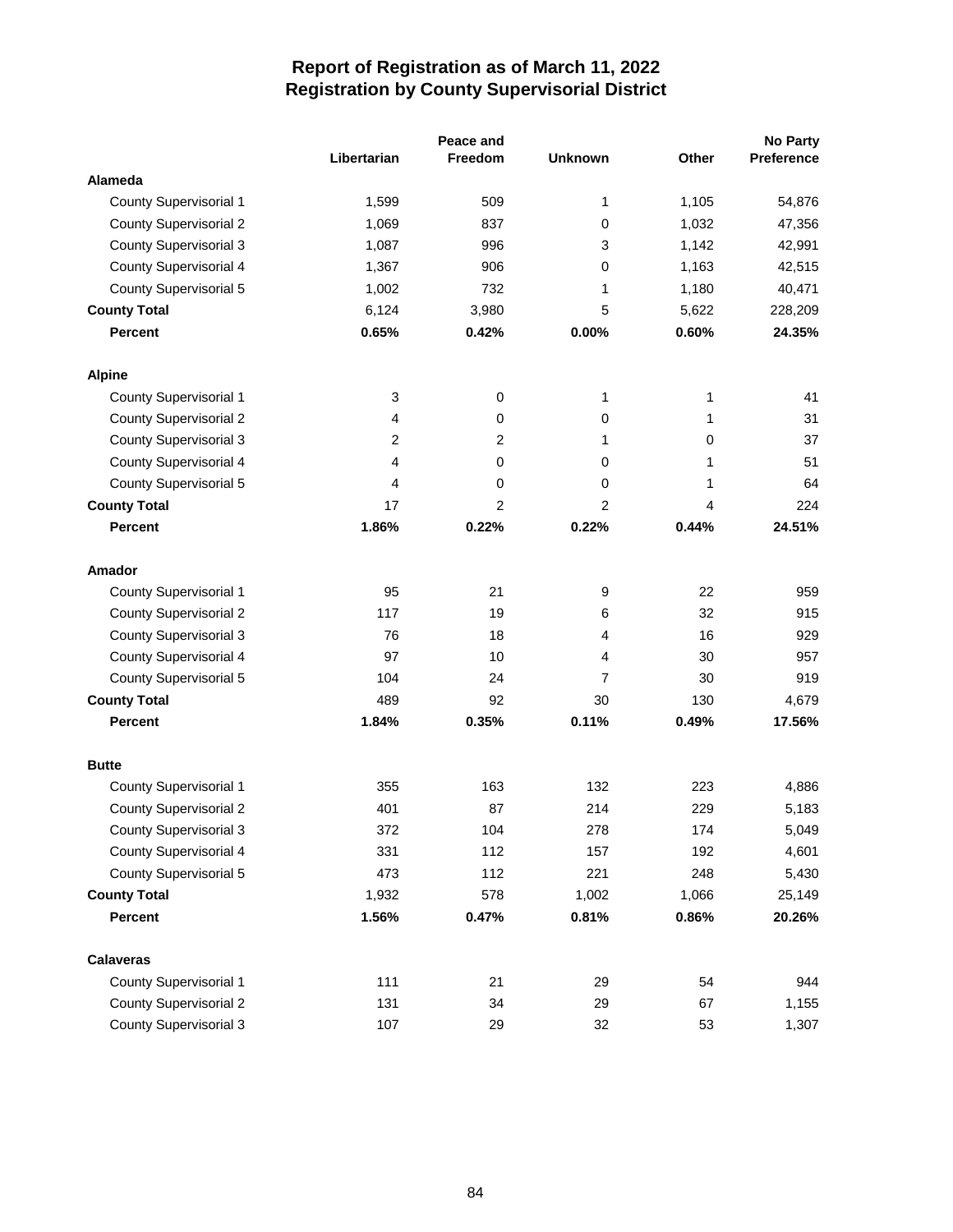|                               | <b>Total</b> |                   |            |             |                |
|-------------------------------|--------------|-------------------|------------|-------------|----------------|
|                               | Registered   | <b>Democratic</b> | Republican | Independent | Green          |
| County Supervisorial 4        | 6,902        | 1,754             | 3,333      | 387         | 31             |
| <b>County Supervisorial 5</b> | 6,222        | 1,288             | 3,213      | 359         | 16             |
| <b>County Total</b>           | 32,282       | 8,619             | 14,921     | 1,739       | 157            |
| <b>Percent</b>                |              | 26.70%            | 46.22%     | 5.39%       | 0.49%          |
| Colusa                        |              |                   |            |             |                |
| <b>County Supervisorial 1</b> | 2,141        | 758               | 814        | 67          | 4              |
| <b>County Supervisorial 2</b> | 2,170        | 668               | 936        | 91          | 4              |
| <b>County Supervisorial 3</b> | 1,704        | 650               | 489        | 56          | 3              |
| County Supervisorial 4        | 1,871        | 575               | 810        | 51          | $\overline{7}$ |
| <b>County Supervisorial 5</b> | 2,211        | 573               | 1,028      | 92          | 4              |
| <b>County Total</b>           | 10,097       | 3,224             | 4,077      | 357         | 22             |
| <b>Percent</b>                |              | 31.93%            | 40.38%     | 3.54%       | 0.22%          |
| <b>Contra Costa</b>           |              |                   |            |             |                |
| <b>County Supervisorial 1</b> | 126,136      | 83,950            | 9,602      | 2,833       | 812            |
| <b>County Supervisorial 2</b> | 168,040      | 79,767            | 38,868     | 5,195       | 455            |
| <b>County Supervisorial 3</b> | 134,758      | 65,233            | 31,606     | 5,642       | 414            |
| <b>County Supervisorial 4</b> | 153,503      | 79,290            | 30,888     | 5,405       | 682            |
| <b>County Supervisorial 5</b> | 124,695      | 70,287            | 18,742     | 4,267       | 574            |
| <b>County Total</b>           | 707,132      | 378,527           | 129,706    | 23,342      | 2,937          |
| <b>Percent</b>                |              | 53.53%            | 18.34%     | 3.30%       | 0.42%          |
| <b>Del Norte</b>              |              |                   |            |             |                |
| <b>County Supervisorial 1</b> | 2,490        | 780               | 871        | 142         | 20             |
| <b>County Supervisorial 2</b> | 2,642        | 878               | 913        | 147         | 12             |
| <b>County Supervisorial 3</b> | 3,465        | 1,096             | 1,423      | 206         | 20             |
| County Supervisorial 4        | 3,587        | 901               | 1,670      | 172         | 22             |
| <b>County Supervisorial 5</b> | 2,945        | 881               | 1,135      | 180         | 18             |
| <b>County Total</b>           | 15,129       | 4,536             | 6,012      | 847         | 92             |
| Percent                       |              | 29.98%            | 39.74%     | 5.60%       | 0.61%          |
| <b>El Dorado</b>              |              |                   |            |             |                |
| <b>County Supervisorial 1</b> | 28,564       | 8,710             | 11,874     | 1,231       | 60             |
| <b>County Supervisorial 2</b> | 28,060       | 8,348             | 12,133     | 1,339       | 90             |
| <b>County Supervisorial 3</b> | 25,892       | 7,516             | 11,208     | 1,293       | 150            |
| <b>County Supervisorial 4</b> | 28,808       | 7,482             | 13,489     | 1,445       | 111            |
| County Supervisorial 5        | 26,413       | 10,514            | 7,018      | 1,371       | 279            |
| <b>County Total</b>           | 137,737      | 42,570            | 55,722     | 6,679       | 690            |
| <b>Percent</b>                |              | 30.91%            | 40.46%     | 4.85%       | 0.50%          |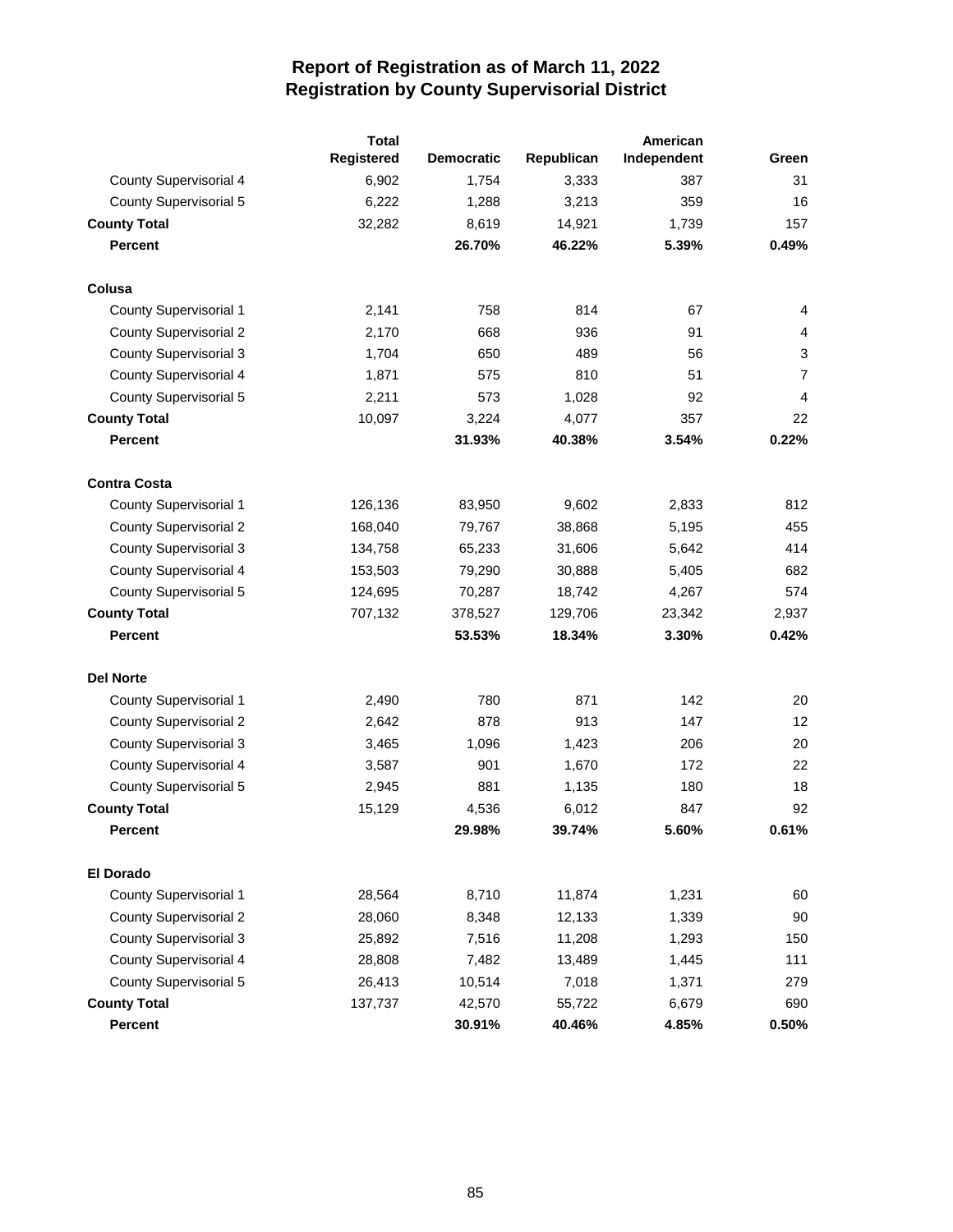|                               |             | Peace and |                | <b>No Party</b> |            |  |
|-------------------------------|-------------|-----------|----------------|-----------------|------------|--|
|                               | Libertarian | Freedom   | <b>Unknown</b> | Other           | Preference |  |
| <b>County Supervisorial 4</b> | 152         | 22        | 31             | 68              | 1,124      |  |
| <b>County Supervisorial 5</b> | 99          | 18        | 20             | 65              | 1,144      |  |
| <b>County Total</b>           | 600         | 124       | 141            | 307             | 5,674      |  |
| <b>Percent</b>                | 1.86%       | 0.38%     | 0.44%          | 0.95%           | 17.58%     |  |
| Colusa                        |             |           |                |                 |            |  |
| <b>County Supervisorial 1</b> | 43          | 14        | $\pmb{0}$      | $\overline{c}$  | 439        |  |
| <b>County Supervisorial 2</b> | 26          | 7         | 0              | 6               | 432        |  |
| <b>County Supervisorial 3</b> | 17          | 13        | 0              | 3               | 473        |  |
| <b>County Supervisorial 4</b> | 19          | 9         | 0              | 4               | 396        |  |
| <b>County Supervisorial 5</b> | 34          | 11        | 0              | 4               | 465        |  |
| <b>County Total</b>           | 139         | 54        | 0              | 19              | 2,205      |  |
| <b>Percent</b>                | 1.38%       | 0.53%     | 0.00%          | 0.19%           | 21.84%     |  |
| <b>Contra Costa</b>           |             |           |                |                 |            |  |
| <b>County Supervisorial 1</b> | 738         | 795       | 600            | 514             | 26,292     |  |
| <b>County Supervisorial 2</b> | 1,443       | 201       | 466            | 663             | 40,982     |  |
| <b>County Supervisorial 3</b> | 1,373       | 678       | 571            | 649             | 28,592     |  |
| <b>County Supervisorial 4</b> | 1,579       | 522       | 499            | 709             | 33,929     |  |
| <b>County Supervisorial 5</b> | 1,125       | 781       | 553            | 654             | 27,712     |  |
| <b>County Total</b>           | 6,258       | 2,977     | 2,689          | 3,189           | 157,507    |  |
| <b>Percent</b>                | 0.88%       | 0.42%     | 0.38%          | 0.45%           | 22.27%     |  |
| <b>Del Norte</b>              |             |           |                |                 |            |  |
| <b>County Supervisorial 1</b> | 39          | 29        | 4              | 12              | 593        |  |
| <b>County Supervisorial 2</b> | 38          | 21        | 0              | 11              | 622        |  |
| <b>County Supervisorial 3</b> | 54          | 12        | 0              | 5               | 649        |  |
| County Supervisorial 4        | 50          | 14        | 3              | 9               | 746        |  |
| <b>County Supervisorial 5</b> | 37          | 18        | 4              | 11              | 661        |  |
| <b>County Total</b>           | 218         | 94        | 11             | 48              | 3,271      |  |
| <b>Percent</b>                | 1.44%       | 0.62%     | 0.07%          | 0.32%           | 21.62%     |  |
| <b>El Dorado</b>              |             |           |                |                 |            |  |
| <b>County Supervisorial 1</b> | 508         | 37        | $\pmb{0}$      | 198             | 5,946      |  |
| <b>County Supervisorial 2</b> | 527         | 58        | 5              | 202             | 5,358      |  |
| <b>County Supervisorial 3</b> | 525         | 95        | 3              | 187             | 4,915      |  |
| County Supervisorial 4        | 606         | 71        | 1              | 234             | 5,369      |  |
| <b>County Supervisorial 5</b> | 448         | 150       | 1              | 235             | 6,397      |  |
| <b>County Total</b>           | 2,614       | 411       | 10             | 1,056           | 27,985     |  |
| Percent                       | 1.90%       | 0.30%     | 0.01%          | 0.77%           | 20.32%     |  |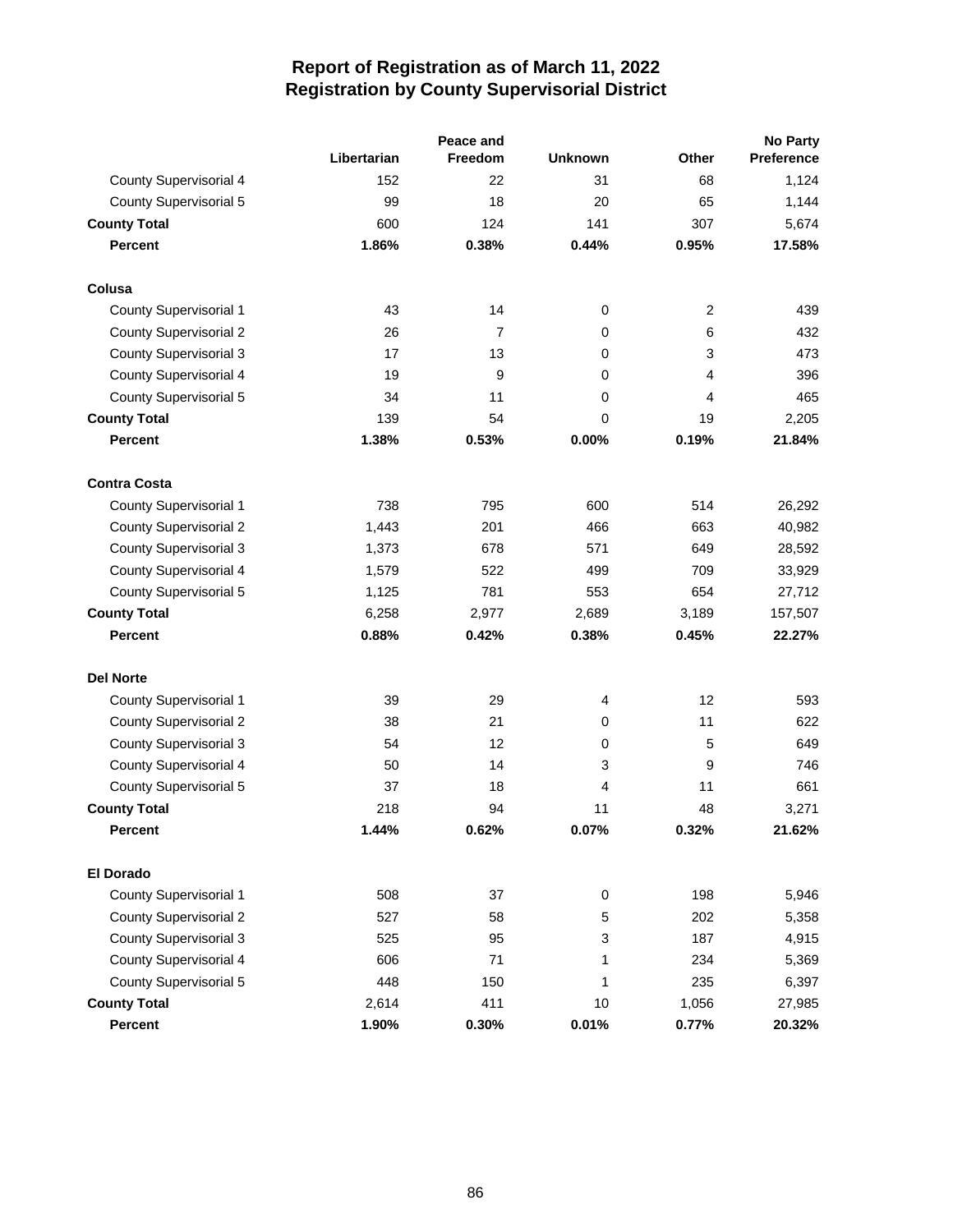|                               | <b>Total</b> |                   |            | American    |       |
|-------------------------------|--------------|-------------------|------------|-------------|-------|
|                               | Registered   | <b>Democratic</b> | Republican | Independent | Green |
| Fresno                        |              |                   |            |             |       |
| County Supervisorial 1        | 87,517       | 40,773            | 20,131     | 3,363       | 278   |
| <b>County Supervisorial 2</b> | 122,110      | 43,231            | 47,097     | 4,891       | 438   |
| <b>County Supervisorial 3</b> | 83,995       | 41,818            | 15,813     | 2,930       | 348   |
| County Supervisorial 4        | 88,269       | 36,419            | 26,522     | 2,973       | 230   |
| <b>County Supervisorial 5</b> | 121,572      | 37,259            | 52,574     | 5,161       | 339   |
| <b>County Total</b>           | 503,463      | 199,500           | 162,137    | 19,318      | 1,633 |
| Percent                       |              | 39.63%            | 32.20%     | 3.84%       | 0.32% |
| Glenn                         |              |                   |            |             |       |
| <b>County Supervisorial 1</b> | 2,889        | 969               | 1,083      | 116         | 9     |
| <b>County Supervisorial 2</b> | 2,898        | 835               | 1,237      | 149         | 11    |
| <b>County Supervisorial 3</b> | 3,281        | 664               | 1,794      | 163         | 8     |
| County Supervisorial 4        | 2,776        | 750               | 1,219      | 123         | 7     |
| <b>County Supervisorial 5</b> | 2,783        | 879               | 1,209      | 92          | 5     |
| <b>County Total</b>           | 14,627       | 4,097             | 6,542      | 643         | 40    |
| Percent                       |              | 28.01%            | 44.73%     | 4.40%       | 0.27% |
| Humboldt                      |              |                   |            |             |       |
| <b>County Supervisorial 1</b> | 17,488       | 7,162             | 5,489      | 686         | 182   |
| <b>County Supervisorial 2</b> | 16,282       | 6,075             | 5,121      | 729         | 219   |
| <b>County Supervisorial 3</b> | 18,402       | 10,415            | 2,538      | 515         | 454   |
| County Supervisorial 4        | 15,407       | 7,438             | 3,141      | 607         | 242   |
| County Supervisorial 5        | 17,609       | 8,531             | 3,834      | 640         | 304   |
| <b>County Total</b>           | 85,188       | 39,621            | 20,123     | 3,177       | 1,401 |
| Percent                       |              | 46.51%            | 23.62%     | 3.73%       | 1.64% |
| <b>Imperial</b>               |              |                   |            |             |       |
| <b>County Supervisorial 1</b> | 20,216       | 11,191            | 2,136      | 383         | 71    |
| <b>County Supervisorial 2</b> | 18,228       | 8,522             | 4,177      | 560         | 62    |
| <b>County Supervisorial 3</b> | 18,008       | 7,950             | 4,577      | 547         | 55    |
| County Supervisorial 4        | 14,771       | 6,441             | 3,893      | 542         | 42    |
| County Supervisorial 5        | 15,556       | 7,530             | 3,248      | 466         | 43    |
| <b>County Total</b>           | 86,779       | 41,634            | 18,031     | 2,498       | 273   |
| <b>Percent</b>                |              | 47.98%            | 20.78%     | 2.88%       | 0.31% |
| Inyo                          |              |                   |            |             |       |
| County Supervisorial 1        | 2,322        | 719               | 1,071      | 97          | 4     |
| <b>County Supervisorial 2</b> | 2,023        | 775               | 672        | 71          | 5     |
| <b>County Supervisorial 3</b> | 2,242        | 764               | 858        | 108         | 7     |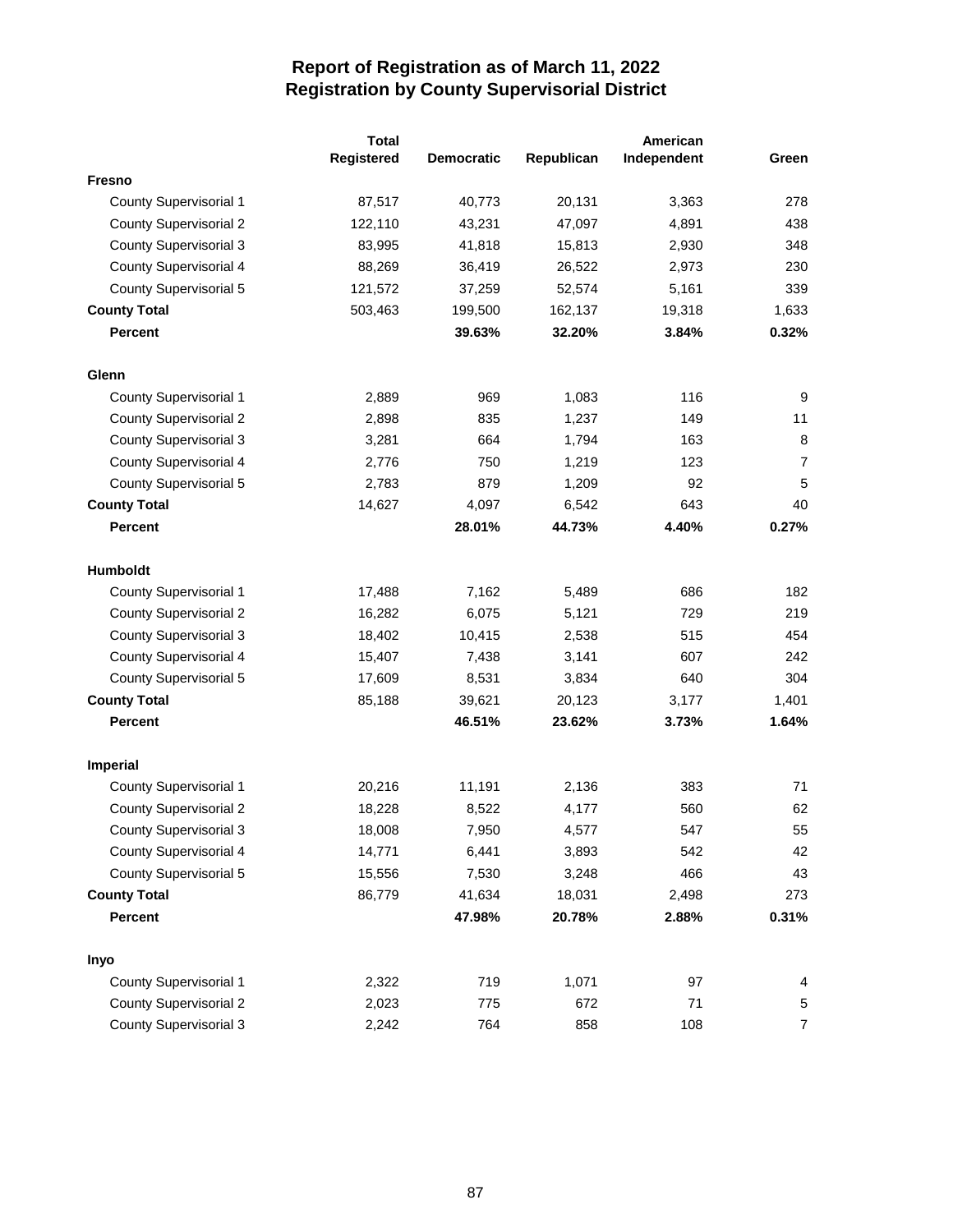|                               |             | Peace and        |                  |                |            |
|-------------------------------|-------------|------------------|------------------|----------------|------------|
|                               | Libertarian | Freedom          | <b>Unknown</b>   | Other          | Preference |
| <b>Fresno</b>                 |             |                  |                  |                |            |
| <b>County Supervisorial 1</b> | 741         | 670              | 627              | 836            | 20,098     |
| <b>County Supervisorial 2</b> | 1,323       | 452              | 516              | 1,088          | 23,074     |
| <b>County Supervisorial 3</b> | 728         | 862              | 691              | 963            | 19,842     |
| <b>County Supervisorial 4</b> | 767         | 582              | 544              | 908            | 19,324     |
| <b>County Supervisorial 5</b> | 1,440       | 448              | 572              | 1,147          | 22,632     |
| <b>County Total</b>           | 4,999       | 3,014            | 2,950            | 4,942          | 104,970    |
| <b>Percent</b>                | 0.99%       | 0.60%            | 0.59%            | 0.98%          | 20.85%     |
| Glenn                         |             |                  |                  |                |            |
| <b>County Supervisorial 1</b> | 43          | 18               | 3                | $\overline{7}$ | 641        |
| <b>County Supervisorial 2</b> | 32          | 22               | 2                | 12             | 598        |
| <b>County Supervisorial 3</b> | 43          | 12               | 0                | 20             | 577        |
| <b>County Supervisorial 4</b> | 37          | 8                | 3                | 23             | 606        |
| <b>County Supervisorial 5</b> | 36          | 14               | 2                | 10             | 536        |
| <b>County Total</b>           | 191         | 74               | 10               | 72             | 2,958      |
| <b>Percent</b>                | 1.31%       | 0.51%            | 0.07%            | 0.49%          | 20.22%     |
| Humboldt                      |             |                  |                  |                |            |
| <b>County Supervisorial 1</b> | 253         | 67               | 87               | 147            | 3,415      |
| <b>County Supervisorial 2</b> | 248         | 95               | 139              | 125            | 3,531      |
| <b>County Supervisorial 3</b> | 257         | 102              | 101              | 154            | 3,866      |
| <b>County Supervisorial 4</b> | 234         | 129              | 97               | 122            | 3,397      |
| <b>County Supervisorial 5</b> | 235         | 80               | 151              | 122            | 3,712      |
| <b>County Total</b>           | 1,227       | 473              | 575              | 670            | 17,921     |
| <b>Percent</b>                | 1.44%       | 0.56%            | 0.67%            | 0.79%          | 21.04%     |
| <b>Imperial</b>               |             |                  |                  |                |            |
| <b>County Supervisorial 1</b> | 103         | 179              | 317              | 98             | 5,738      |
| <b>County Supervisorial 2</b> | 140         | 142              | 181              | 98             | 4,346      |
| <b>County Supervisorial 3</b> | 162         | 127              | 184              | 93             | 4,313      |
| <b>County Supervisorial 4</b> | 140         | 149              | 180              | 79             | 3,305      |
| <b>County Supervisorial 5</b> | 111         | 157              | 147              | 79             | 3,775      |
| <b>County Total</b>           | 656         | 754              | 1,009            | 447            | 21,477     |
| <b>Percent</b>                | 0.76%       | 0.87%            | 1.16%            | 0.52%          | 24.75%     |
| Inyo                          |             |                  |                  |                |            |
| <b>County Supervisorial 1</b> | 28          | 9                | $\boldsymbol{9}$ | 18             | 367        |
| <b>County Supervisorial 2</b> | 30          | 13               | 27               | 24             | 406        |
| <b>County Supervisorial 3</b> | 27          | $\boldsymbol{9}$ | 18               | 18             | 433        |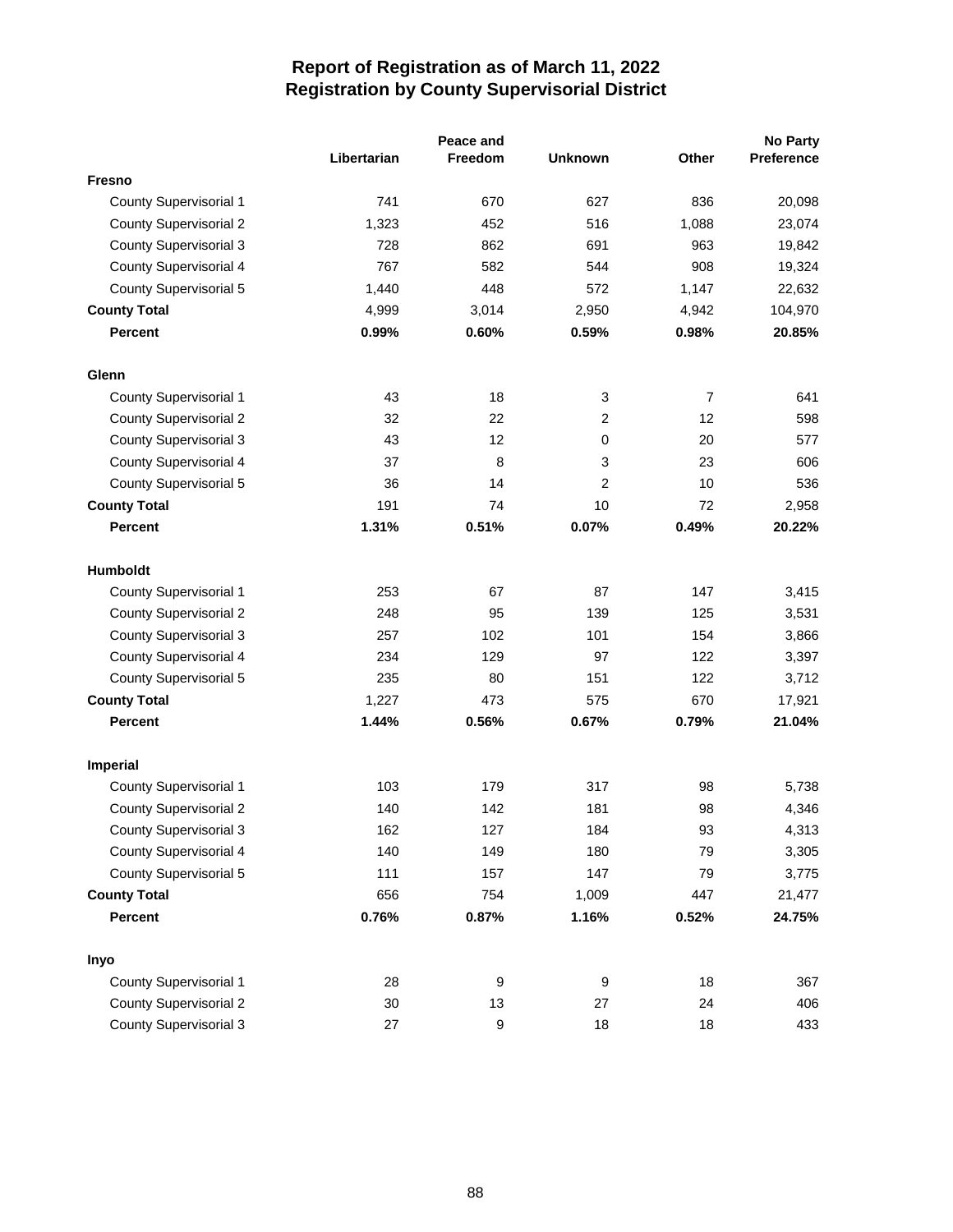|                               | <b>Total</b>      |                   | American   |             |       |
|-------------------------------|-------------------|-------------------|------------|-------------|-------|
|                               | <b>Registered</b> | <b>Democratic</b> | Republican | Independent | Green |
| <b>County Supervisorial 4</b> | 2,267             | 759               | 942        | 85          | 3     |
| <b>County Supervisorial 5</b> | 1,945             | 668               | 694        | 98          | 9     |
| <b>County Total</b>           | 10,799            | 3,685             | 4,237      | 459         | 28    |
| <b>Percent</b>                |                   | 34.12%            | 39.24%     | 4.25%       | 0.26% |
| Kern                          |                   |                   |            |             |       |
| <b>County Supervisorial 1</b> | 113,743           | 25,882            | 58,612     | 5,115       | 293   |
| <b>County Supervisorial 2</b> | 92,762            | 28,500            | 36,235     | 4,407       | 306   |
| <b>County Supervisorial 3</b> | 93,494            | 31,121            | 35,423     | 4,184       | 300   |
| County Supervisorial 4        | 67,427            | 30,835            | 16,509     | 2,062       | 161   |
| County Supervisorial 5        | 68,103            | 34,603            | 11,754     | 2,590       | 231   |
| <b>County Total</b>           | 435,529           | 150,941           | 158,533    | 18,358      | 1,291 |
| <b>Percent</b>                |                   | 34.66%            | 36.40%     | 4.22%       | 0.30% |
| <b>Kings</b>                  |                   |                   |            |             |       |
| <b>County Supervisorial 1</b> | 10,924            | 3,412             | 4,277      | 434         | 39    |
| <b>County Supervisorial 2</b> | 9,245             | 4,266             | 2,368      | 293         | 26    |
| <b>County Supervisorial 3</b> | 14,820            | 3,924             | 6,958      | 583         | 38    |
| <b>County Supervisorial 4</b> | 11,882            | 4,765             | 3,800      | 484         | 34    |
| <b>County Supervisorial 5</b> | 14,516            | 4,237             | 6,568      | 610         | 35    |
| <b>County Total</b>           | 61,387            | 20,604            | 23,971     | 2,404       | 172   |
| <b>Percent</b>                |                   | 33.56%            | 39.05%     | 3.92%       | 0.28% |
| Lake                          |                   |                   |            |             |       |
| <b>County Supervisorial 1</b> | 7,968             | 2,972             | 2,573      | 450         | 60    |
| <b>County Supervisorial 2</b> | 5,894             | 2,374             | 1,397      | 333         | 48    |
| <b>County Supervisorial 3</b> | 7,343             | 2,719             | 2,208      | 426         | 81    |
| <b>County Supervisorial 4</b> | 7,692             | 2,828             | 2,619      | 386         | 58    |
| County Supervisorial 5        | 8,525             | 3,414             | 2,520      | 416         | 64    |
| <b>County Total</b>           | 37,422            | 14,307            | 11,317     | 2,011       | 311   |
| Percent                       |                   | 38.23%            | 30.24%     | 5.37%       | 0.83% |
| Lassen                        |                   |                   |            |             |       |
| <b>County Supervisorial 1</b> | 3,350             | 688               | 1,811      | 193         | 10    |
| <b>County Supervisorial 2</b> | 2,727             | 549               | 1,260      | 197         | 15    |
| <b>County Supervisorial 3</b> | 3,024             | 444               | 1,836      | 186         | 5     |
| <b>County Supervisorial 4</b> | 3,050             | 527               | 1,750      | 174         | 9     |
| <b>County Supervisorial 5</b> | 3,218             | 476               | 1,848      | 205         | 9     |
| <b>County Total</b>           | 15,369            | 2,684             | 8,505      | 955         | 48    |
| Percent                       |                   | 17.46%            | 55.34%     | 6.21%       | 0.31% |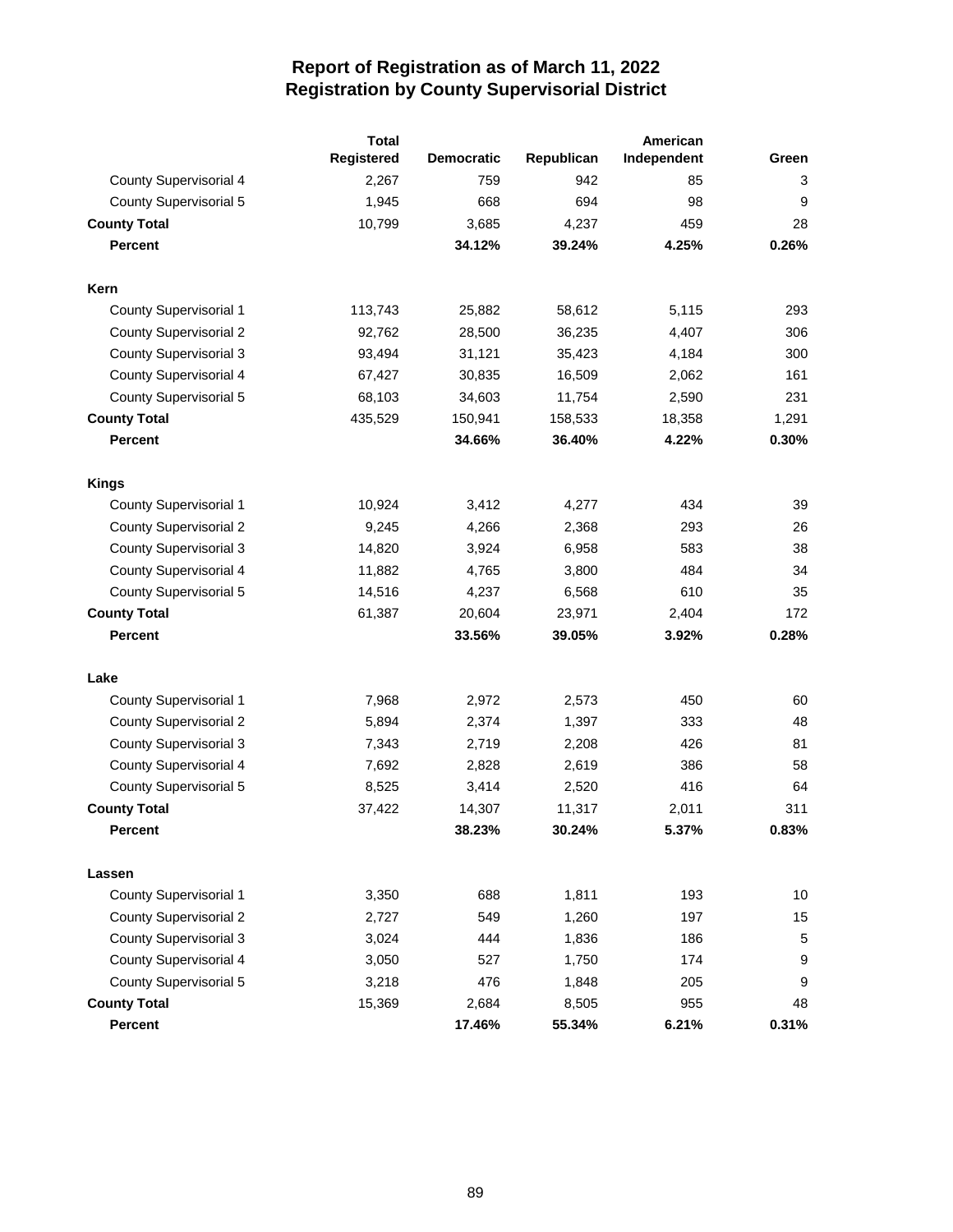|                               |             | Peace and |                |       | <b>No Party</b> |  |  |
|-------------------------------|-------------|-----------|----------------|-------|-----------------|--|--|
|                               | Libertarian | Freedom   | <b>Unknown</b> | Other | Preference      |  |  |
| <b>County Supervisorial 4</b> | 27          | 10        | 13             | 17    | 411             |  |  |
| <b>County Supervisorial 5</b> | 37          | 6         | 24             | 19    | 390             |  |  |
| <b>County Total</b>           | 149         | 47        | 91             | 96    | 2,007           |  |  |
| <b>Percent</b>                | 1.38%       | 0.44%     | 0.84%          | 0.89% | 18.59%          |  |  |
| Kern                          |             |           |                |       |                 |  |  |
| <b>County Supervisorial 1</b> | 1,634       | 410       | 845            | 483   | 20,469          |  |  |
| <b>County Supervisorial 2</b> | 1,278       | 532       | 1,061          | 492   | 19,951          |  |  |
| <b>County Supervisorial 3</b> | 1,294       | 626       | 1,137          | 478   | 18,931          |  |  |
| County Supervisorial 4        | 596         | 549       | 950            | 261   | 15,504          |  |  |
| <b>County Supervisorial 5</b> | 574         | 761       | 1,166          | 344   | 16,080          |  |  |
| <b>County Total</b>           | 5,376       | 2,878     | 5,159          | 2,058 | 90,935          |  |  |
| <b>Percent</b>                | 1.23%       | 0.66%     | 1.18%          | 0.47% | 20.88%          |  |  |
| <b>Kings</b>                  |             |           |                |       |                 |  |  |
| <b>County Supervisorial 1</b> | 172         | 48        | 88             | 57    | 2,397           |  |  |
| <b>County Supervisorial 2</b> | 94          | 78        | 88             | 45    | 1,987           |  |  |
| <b>County Supervisorial 3</b> | 199         | 67        | 83             | 69    | 2,899           |  |  |
| County Supervisorial 4        | 133         | 88        | 90             | 71    | 2,417           |  |  |
| <b>County Supervisorial 5</b> | 206         | 67        | 83             | 89    | 2,621           |  |  |
| <b>County Total</b>           | 804         | 348       | 432            | 331   | 12,321          |  |  |
| <b>Percent</b>                | 1.31%       | 0.57%     | 0.70%          | 0.54% | 20.07%          |  |  |
| Lake                          |             |           |                |       |                 |  |  |
| County Supervisorial 1        | 137         | 58        | 21             | 24    | 1,673           |  |  |
| <b>County Supervisorial 2</b> | 70          | 59        | 31             | 21    | 1,561           |  |  |
| <b>County Supervisorial 3</b> | 75          | 56        | 20             | 36    | 1,722           |  |  |
| County Supervisorial 4        | 109         | 35        | 9              | 32    | 1,616           |  |  |
| County Supervisorial 5        | 120         | 57        | 20             | 29    | 1,885           |  |  |
| <b>County Total</b>           | 511         | 265       | 101            | 142   | 8,457           |  |  |
| Percent                       | 1.37%       | 0.71%     | 0.27%          | 0.38% | 22.60%          |  |  |
| Lassen                        |             |           |                |       |                 |  |  |
| <b>County Supervisorial 1</b> | 48          | 14        | 4              | 19    | 563             |  |  |
| <b>County Supervisorial 2</b> | 69          | 15        | 3              | 10    | 609             |  |  |
| <b>County Supervisorial 3</b> | 43          | 8         | 2              | 20    | 480             |  |  |
| County Supervisorial 4        | 39          | 20        | 4              | 11    | 516             |  |  |
| <b>County Supervisorial 5</b> | 43          | 16        | 3              | 26    | 592             |  |  |
| <b>County Total</b>           | 242         | 73        | 16             | 86    | 2,760           |  |  |
| <b>Percent</b>                | 1.57%       | 0.47%     | 0.10%          | 0.56% | 17.96%          |  |  |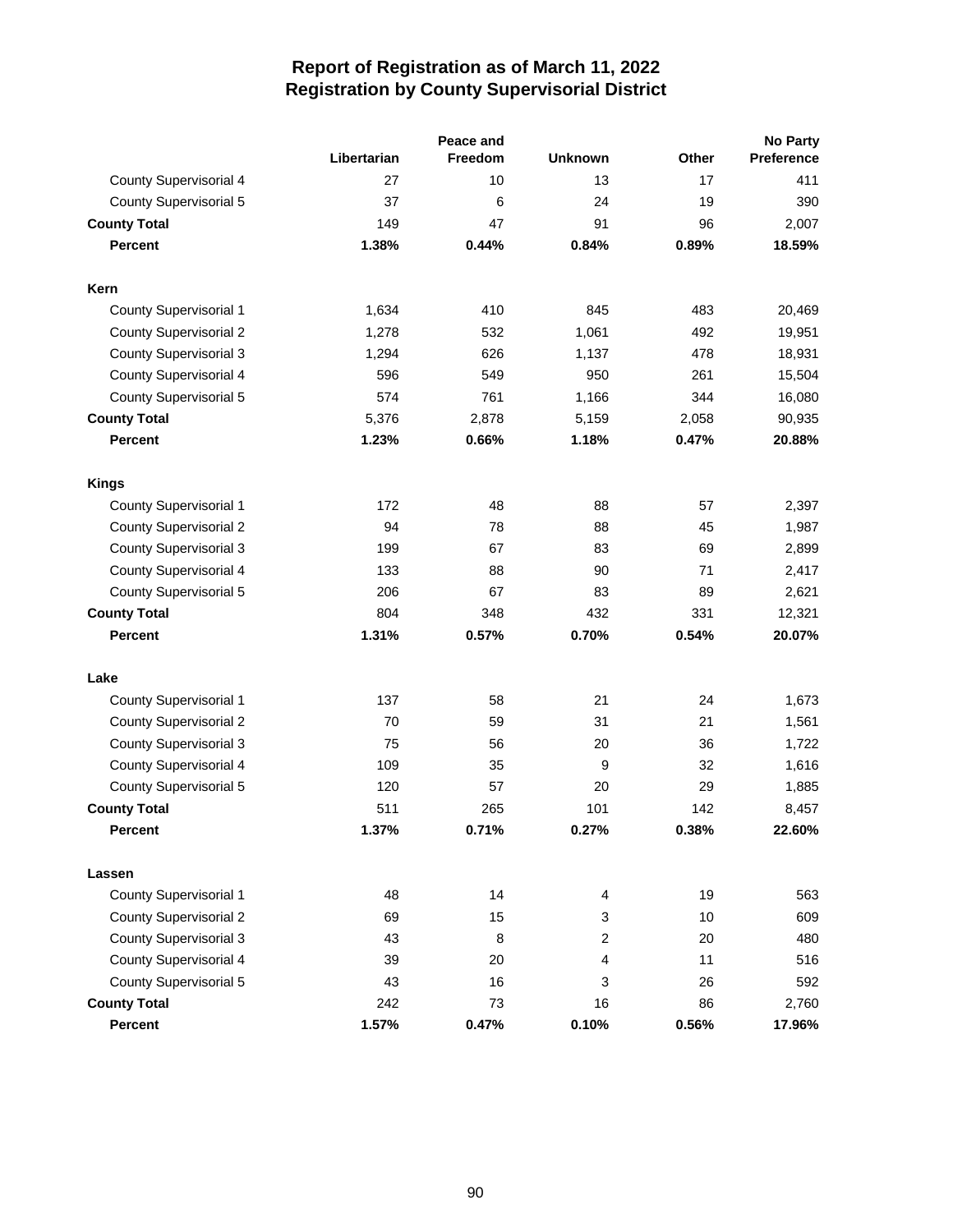|                               | <b>Total</b> |                   |            | American    |        |
|-------------------------------|--------------|-------------------|------------|-------------|--------|
|                               | Registered   | <b>Democratic</b> | Republican | Independent | Green  |
| <b>Los Angeles</b>            |              |                   |            |             |        |
| County Supervisorial 1        | 1,022,457    | 555,093           | 147,979    | 24,794      | 4,607  |
| <b>County Supervisorial 2</b> | 1,091,387    | 672,409           | 111,501    | 28,293      | 4,009  |
| <b>County Supervisorial 3</b> | 1,225,899    | 662,446           | 199,105    | 33,966      | 5,484  |
| County Supervisorial 4        | 1,184,445    | 612,599           | 229,411    | 34,911      | 4,886  |
| County Supervisorial 5        | 1,165,294    | 530,731           | 286,640    | 37,216      | 4,512  |
| <b>County Total</b>           | 5,689,482    | 3,033,278         | 974,636    | 159,180     | 23,498 |
| <b>Percent</b>                |              | 53.31%            | 17.13%     | 2.80%       | 0.41%  |
| <b>Madera</b>                 |              |                   |            |             |        |
| <b>County Supervisorial 1</b> | 15,067       | 4,858             | 6,030      | 598         | 30     |
| <b>County Supervisorial 2</b> | 13,365       | 4,346             | 5,329      | 526         | 45     |
| <b>County Supervisorial 3</b> | 14,081       | 5,475             | 4,383      | 562         | 44     |
| County Supervisorial 4        | 7,814        | 3,750             | 1,346      | 271         | 21     |
| County Supervisorial 5        | 20,947       | 5,240             | 10,501     | 1,060       | 83     |
| <b>County Total</b>           | 71,274       | 23,669            | 27,589     | 3,017       | 223    |
| <b>Percent</b>                |              | 33.21%            | 38.71%     | 4.23%       | 0.31%  |
| <b>Marin</b>                  |              |                   |            |             |        |
| <b>County Supervisorial 1</b> | 33,965       | 21,084            | 4,391      | 883         | 197    |
| <b>County Supervisorial 2</b> | 37,341       | 24,247            | 3,806      | 990         | 271    |
| <b>County Supervisorial 3</b> | 38,262       | 24,065            | 4,026      | 1,009       | 190    |
| County Supervisorial 4        | 29,257       | 18,439            | 3,463      | 765         | 215    |
| County Supervisorial 5        | 33,189       | 18,475            | 5,794      | 1,125       | 177    |
| <b>County Total</b>           | 172,014      | 106,310           | 21,480     | 4,772       | 1,050  |
| <b>Percent</b>                |              | 61.80%            | 12.49%     | 2.77%       | 0.61%  |
| <b>Mariposa</b>               |              |                   |            |             |        |
| <b>County Supervisorial 1</b> | 2,554        | 995               | 878        | 113         | 26     |
| <b>County Supervisorial 2</b> | 2,322        | 530               | 1,113      | 143         | 5      |
| <b>County Supervisorial 3</b> | 2,320        | 563               | 1,179      | 111         | 15     |
| County Supervisorial 4        | 2,209        | 648               | 988        | 93          | 11     |
| <b>County Supervisorial 5</b> | 2,433        | 566               | 1,249      | 111         | 4      |
| <b>County Total</b>           | 11,838       | 3,302             | 5,407      | 571         | 61     |
| <b>Percent</b>                |              | 27.89%            | 45.67%     | 4.82%       | 0.52%  |
| Mendocino                     |              |                   |            |             |        |
| County Supervisorial 1        | 10,698       | 4,266             | 3,181      | 440         | 135    |
| <b>County Supervisorial 2</b> | 9,865        | 4,760             | 2,079      | 371         | 91     |
| <b>County Supervisorial 3</b> | 10,902       | 4,907             | 2,409      | 557         | 213    |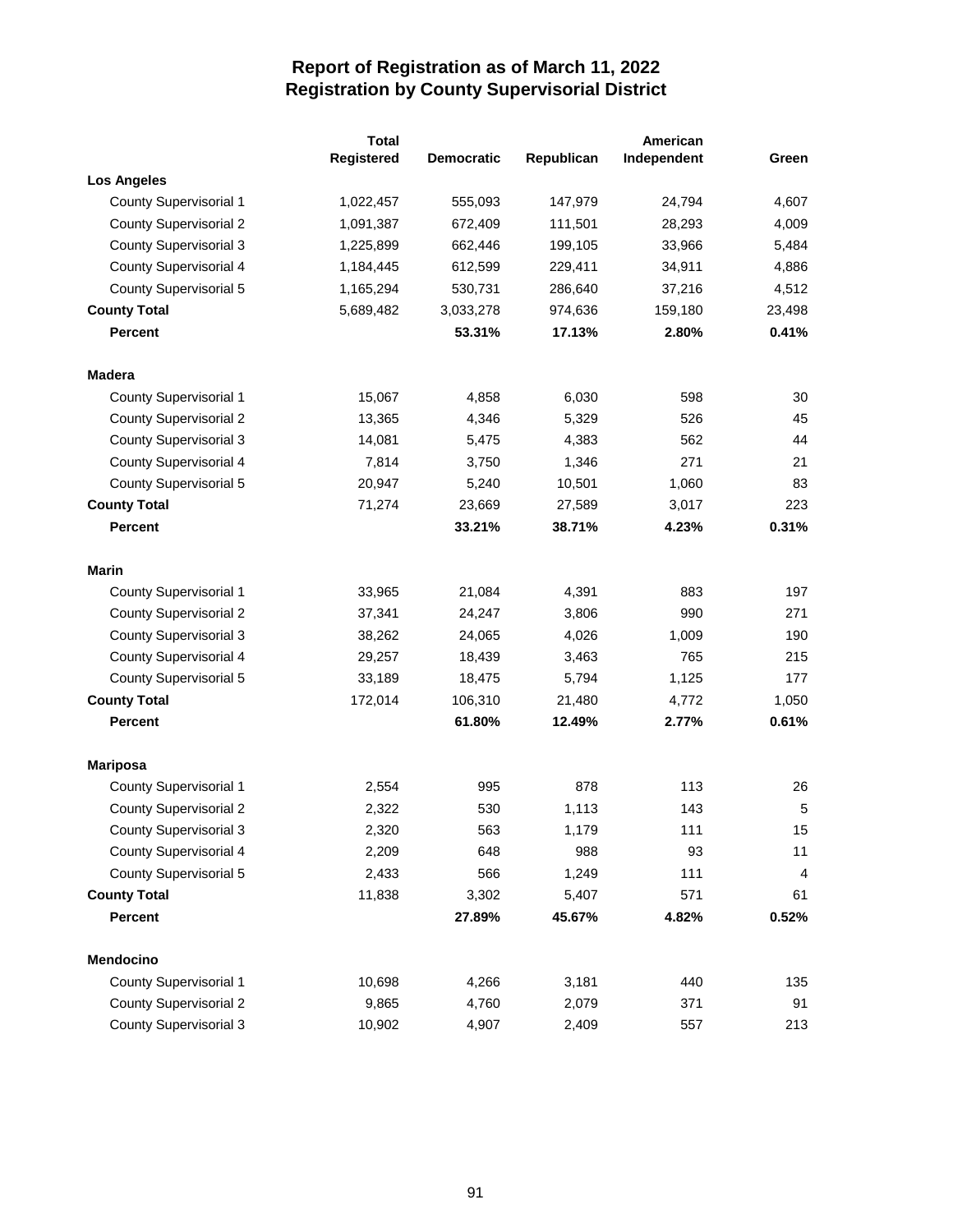|                               |             | Peace and |                |        | <b>No Party</b>   |
|-------------------------------|-------------|-----------|----------------|--------|-------------------|
|                               | Libertarian | Freedom   | <b>Unknown</b> | Other  | <b>Preference</b> |
| <b>Los Angeles</b>            |             |           |                |        |                   |
| <b>County Supervisorial 1</b> | 7,338       | 8,168     | 9,077          | 7,026  | 258,375           |
| <b>County Supervisorial 2</b> | 7,212       | 8,010     | 8,986          | 9,911  | 241,056           |
| <b>County Supervisorial 3</b> | 10,139      | 6,070     | 9,204          | 9,017  | 290,468           |
| <b>County Supervisorial 4</b> | 10,158      | 8,743     | 8,620          | 8,630  | 266,487           |
| <b>County Supervisorial 5</b> | 10,670      | 5,209     | 8,376          | 8,070  | 273,870           |
| <b>County Total</b>           | 45,517      | 36,200    | 44,263         | 42,654 | 1,330,256         |
| <b>Percent</b>                | 0.80%       | 0.64%     | 0.78%          | 0.75%  | 23.38%            |
| <b>Madera</b>                 |             |           |                |        |                   |
| <b>County Supervisorial 1</b> | 173         | 100       | 114            | 91     | 3,073             |
| <b>County Supervisorial 2</b> | 128         | 75        | 122            | 70     | 2,724             |
| <b>County Supervisorial 3</b> | 147         | 120       | 133            | 88     | 3,129             |
| <b>County Supervisorial 4</b> | 77          | 103       | 86             | 51     | 2,109             |
| <b>County Supervisorial 5</b> | 296         | 71        | 126            | 138    | 3,432             |
| <b>County Total</b>           | 821         | 469       | 581            | 438    | 14,467            |
| <b>Percent</b>                | 1.15%       | 0.66%     | 0.82%          | 0.61%  | 20.30%            |
| <b>Marin</b>                  |             |           |                |        |                   |
| <b>County Supervisorial 1</b> | 256         | 61        | 111            | 167    | 6,815             |
| <b>County Supervisorial 2</b> | 281         | 61        | 99             | 208    | 7,378             |
| <b>County Supervisorial 3</b> | 280         | 65        | 120            | 195    | 8,312             |
| <b>County Supervisorial 4</b> | 253         | 73        | 91             | 169    | 5,789             |
| <b>County Supervisorial 5</b> | 314         | 97        | 126            | 183    | 6,898             |
| <b>County Total</b>           | 1,384       | 357       | 547            | 922    | 35,192            |
| <b>Percent</b>                | 0.80%       | 0.21%     | 0.32%          | 0.54%  | 20.46%            |
| <b>Mariposa</b>               |             |           |                |        |                   |
| <b>County Supervisorial 1</b> | 32          | 7         | 11             | 23     | 469               |
| <b>County Supervisorial 2</b> | 44          | 5         | 4              | 24     | 454               |
| <b>County Supervisorial 3</b> | 39          | 6         | 8              | $17\,$ | 382               |
| <b>County Supervisorial 4</b> | 25          | 13        | 9              | 19     | 403               |
| <b>County Supervisorial 5</b> | 34          | 13        | 5              | 26     | 425               |
| <b>County Total</b>           | 174         | 44        | 37             | 109    | 2,133             |
| <b>Percent</b>                | 1.47%       | 0.37%     | 0.31%          | 0.92%  | 18.02%            |
| <b>Mendocino</b>              |             |           |                |        |                   |
| <b>County Supervisorial 1</b> | 169         | 59        | 60             | 16     | 2,372             |
| <b>County Supervisorial 2</b> | 145         | $77\,$    | 66             | 12     | 2,264             |
| <b>County Supervisorial 3</b> | 172         | 94        | 75             | 37     | 2,438             |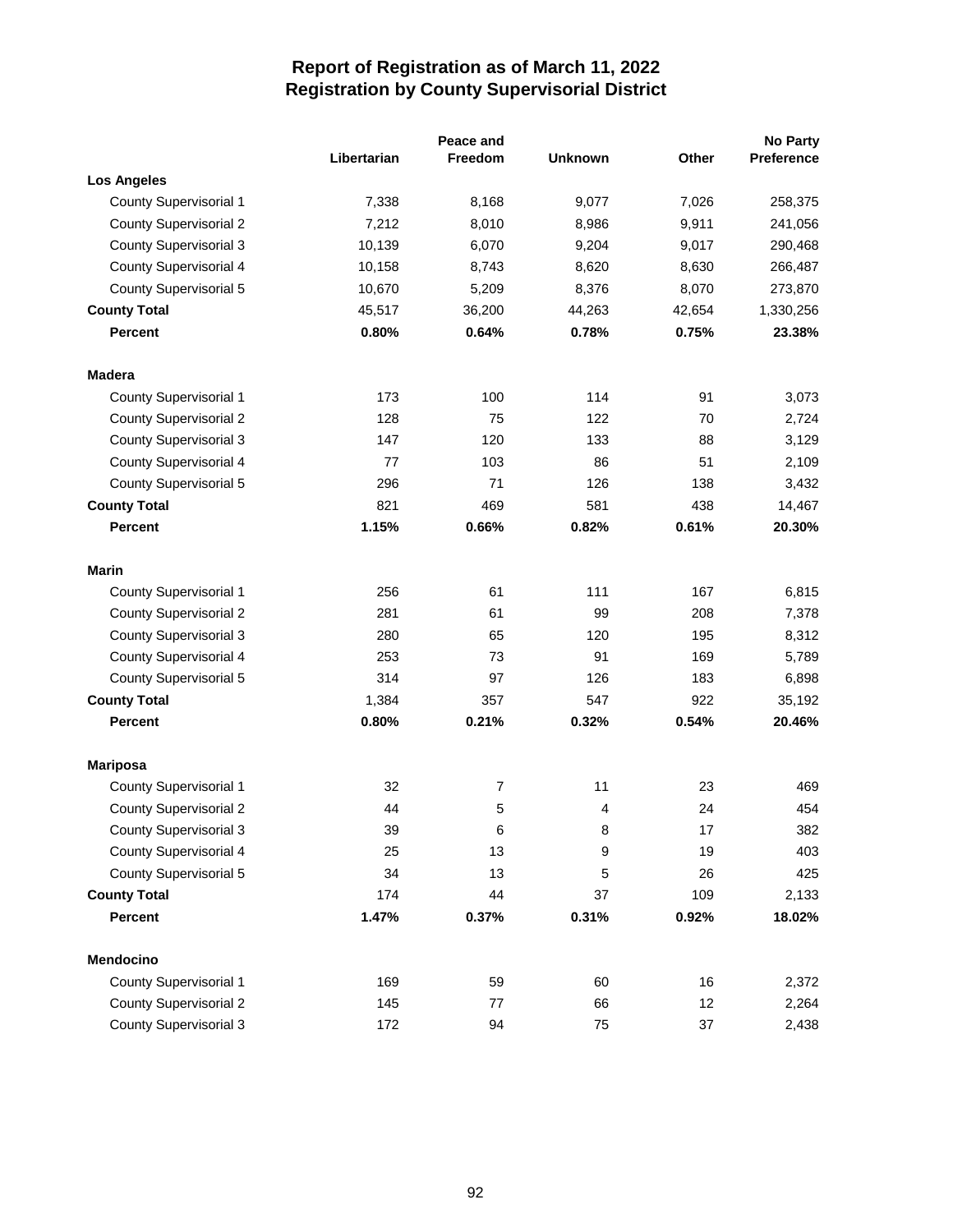|                               | <b>Total</b> |                   |            |             |       |
|-------------------------------|--------------|-------------------|------------|-------------|-------|
|                               | Registered   | <b>Democratic</b> | Republican | Independent | Green |
| <b>County Supervisorial 4</b> | 11,192       | 5,983             | 1,974      | 483         | 178   |
| County Supervisorial 5        | 11,443       | 6,513             | 1,708      | 420         | 198   |
| <b>County Total</b>           | 54,100       | 26,429            | 11,351     | 2,271       | 815   |
| <b>Percent</b>                |              | 48.85%            | 20.98%     | 4.20%       | 1.51% |
| <b>Merced</b>                 |              |                   |            |             |       |
| <b>County Supervisorial 1</b> | 19,791       | 10,129            | 3,811      | 634         | 51    |
| <b>County Supervisorial 2</b> | 28,289       | 11,921            | 8,496      | 1,238       | 128   |
| <b>County Supervisorial 3</b> | 26,701       | 10,526            | 8,249      | 1,129       | 82    |
| <b>County Supervisorial 4</b> | 23,769       | 8,850             | 8,283      | 944         | 64    |
| County Supervisorial 5        | 25,054       | 11,870            | 6,161      | 1,007       | 98    |
| <b>County Total</b>           | 123,604      | 53,296            | 35,000     | 4,952       | 423   |
| <b>Percent</b>                |              | 43.12%            | 28.32%     | 4.01%       | 0.34% |
| <b>Modoc</b>                  |              |                   |            |             |       |
| <b>County Supervisorial 1</b> | 1,095        | 259               | 563        | 47          | 6     |
| <b>County Supervisorial 2</b> | 1,039        | 211               | 557        | 61          | 3     |
| <b>County Supervisorial 3</b> | 946          | 202               | 485        | 62          | 5     |
| <b>County Supervisorial 4</b> | 1,183        | 226               | 660        | 73          | 3     |
| <b>County Supervisorial 5</b> | 1,011        | 185               | 616        | 58          | 3     |
| <b>County Total</b>           | 5,274        | 1,083             | 2,881      | 301         | 20    |
| <b>Percent</b>                |              | 20.53%            | 54.63%     | 5.71%       | 0.38% |
| Mono                          |              |                   |            |             |       |
| <b>County Supervisorial 1</b> | 1,372        | 646               | 260        | 50          | 17    |
| <b>County Supervisorial 2</b> | 2,011        | 734               | 711        | 84          | 12    |
| <b>County Supervisorial 3</b> | 1,729        | 720               | 474        | 59          | 9     |
| <b>County Supervisorial 4</b> | 1,235        | 363               | 522        | 60          | 6     |
| <b>County Supervisorial 5</b> | 1,546        | 675               | 359        | 65          | 9     |
| <b>County Total</b>           | 7,893        | 3,138             | 2,326      | 318         | 53    |
| Percent                       |              | 39.76%            | 29.47%     | 4.03%       | 0.67% |
| <b>Monterey</b>               |              |                   |            |             |       |
| <b>County Supervisorial 1</b> | 32,696       | 19,525            | 4,060      | 727         | 109   |
| <b>County Supervisorial 2</b> | 42,303       | 22,377            | 8,223      | 1,307       | 199   |
| <b>County Supervisorial 3</b> | 31,330       | 17,033            | 5,668      | 831         | 105   |
| <b>County Supervisorial 4</b> | 45,505       | 23,147            | 9,164      | 1,553       | 236   |
| County Supervisorial 5        | 58,642       | 28,428            | 14,435     | 2,117       | 339   |
| <b>County Total</b>           | 210,476      | 110,510           | 41,550     | 6,535       | 988   |
| <b>Percent</b>                |              | 52.50%            | 19.74%     | 3.10%       | 0.47% |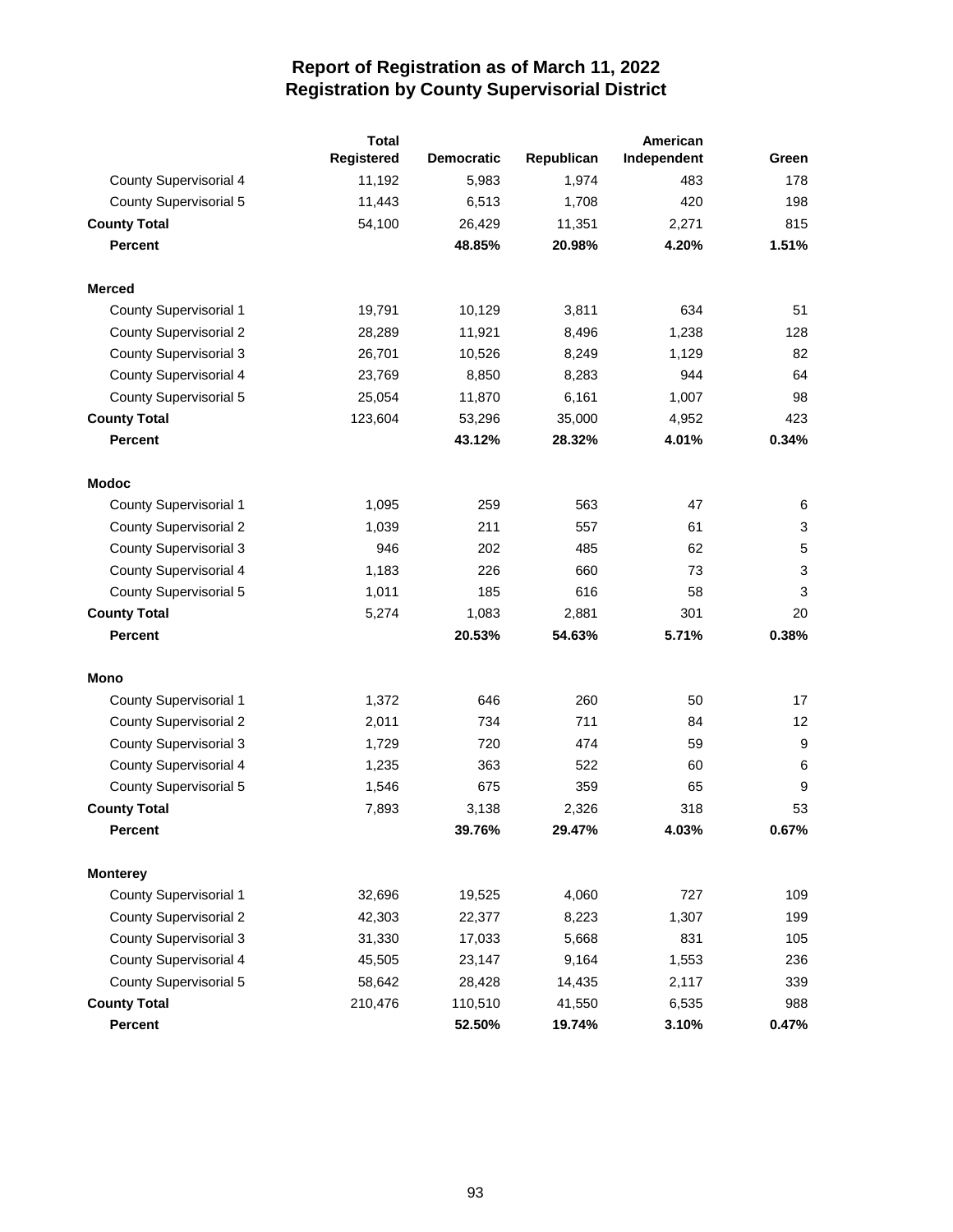|                               |             | Peace and      |                | <b>No Party</b> |                   |  |
|-------------------------------|-------------|----------------|----------------|-----------------|-------------------|--|
|                               | Libertarian | <b>Freedom</b> | <b>Unknown</b> | Other           | <b>Preference</b> |  |
| <b>County Supervisorial 4</b> | 136         | 84             | 67             | 25              | 2,262             |  |
| <b>County Supervisorial 5</b> | 133         | 52             | 57             | 20              | 2,342             |  |
| <b>County Total</b>           | 755         | 366            | 325            | 110             | 11,678            |  |
| <b>Percent</b>                | 1.40%       | 0.68%          | 0.60%          | 0.20%           | 21.59%            |  |
| <b>Merced</b>                 |             |                |                |                 |                   |  |
| <b>County Supervisorial 1</b> | 171         | 156            | 31             | 75              | 4,733             |  |
| <b>County Supervisorial 2</b> | 330         | 166            | 36             | 154             | 5,820             |  |
| <b>County Supervisorial 3</b> | 283         | 182            | 39             | 129             | 6,082             |  |
| County Supervisorial 4        | 240         | 129            | 37             | 111             | 5,111             |  |
| <b>County Supervisorial 5</b> | 278         | 223            | 39             | 115             | 5,263             |  |
| <b>County Total</b>           | 1,302       | 856            | 182            | 584             | 27,009            |  |
| <b>Percent</b>                | 1.05%       | 0.69%          | 0.15%          | 0.47%           | 21.85%            |  |
| <b>Modoc</b>                  |             |                |                |                 |                   |  |
| <b>County Supervisorial 1</b> | 17          | $\overline{7}$ | 1              | 5               | 190               |  |
| <b>County Supervisorial 2</b> | 19          | 4              | 1              | 4               | 179               |  |
| <b>County Supervisorial 3</b> | 12          | 6              | 1              | 4               | 169               |  |
| County Supervisorial 4        | 10          | 4              | 1              | 5               | 201               |  |
| <b>County Supervisorial 5</b> | 9           | 3              | 2              | 3               | 132               |  |
| <b>County Total</b>           | 67          | 24             | 6              | 21              | 871               |  |
| <b>Percent</b>                | 1.27%       | 0.46%          | 0.11%          | 0.40%           | 16.51%            |  |
| Mono                          |             |                |                |                 |                   |  |
| <b>County Supervisorial 1</b> | 20          | 5              | 0              | $\overline{4}$  | 370               |  |
| <b>County Supervisorial 2</b> | 35          | 7              | 2              | 6               | 420               |  |
| <b>County Supervisorial 3</b> | 18          | 10             | 1              | 5               | 433               |  |
| County Supervisorial 4        | 21          | 4              | 1              | 8               | 250               |  |
| <b>County Supervisorial 5</b> | 18          | 11             | 0              | 5               | 404               |  |
| <b>County Total</b>           | 112         | 37             | 4              | 28              | 1,877             |  |
| <b>Percent</b>                | 1.42%       | 0.47%          | 0.05%          | 0.35%           | 23.78%            |  |
| <b>Monterey</b>               |             |                |                |                 |                   |  |
| County Supervisorial 1        | 233         | 276            | 428            | 75              | 7,263             |  |
| <b>County Supervisorial 2</b> | 412         | 258            | 481            | 77              | 8,969             |  |
| <b>County Supervisorial 3</b> | 223         | 236            | 381            | 43              | 6,810             |  |
| County Supervisorial 4        | 468         | 217            | 552            | 99              | 10,069            |  |
| <b>County Supervisorial 5</b> | 620         | 125            | 441            | 110             | 12,027            |  |
| <b>County Total</b>           | 1,956       | 1,112          | 2,283          | 404             | 45,138            |  |
| <b>Percent</b>                | 0.93%       | 0.53%          | 1.08%          | 0.19%           | 21.45%            |  |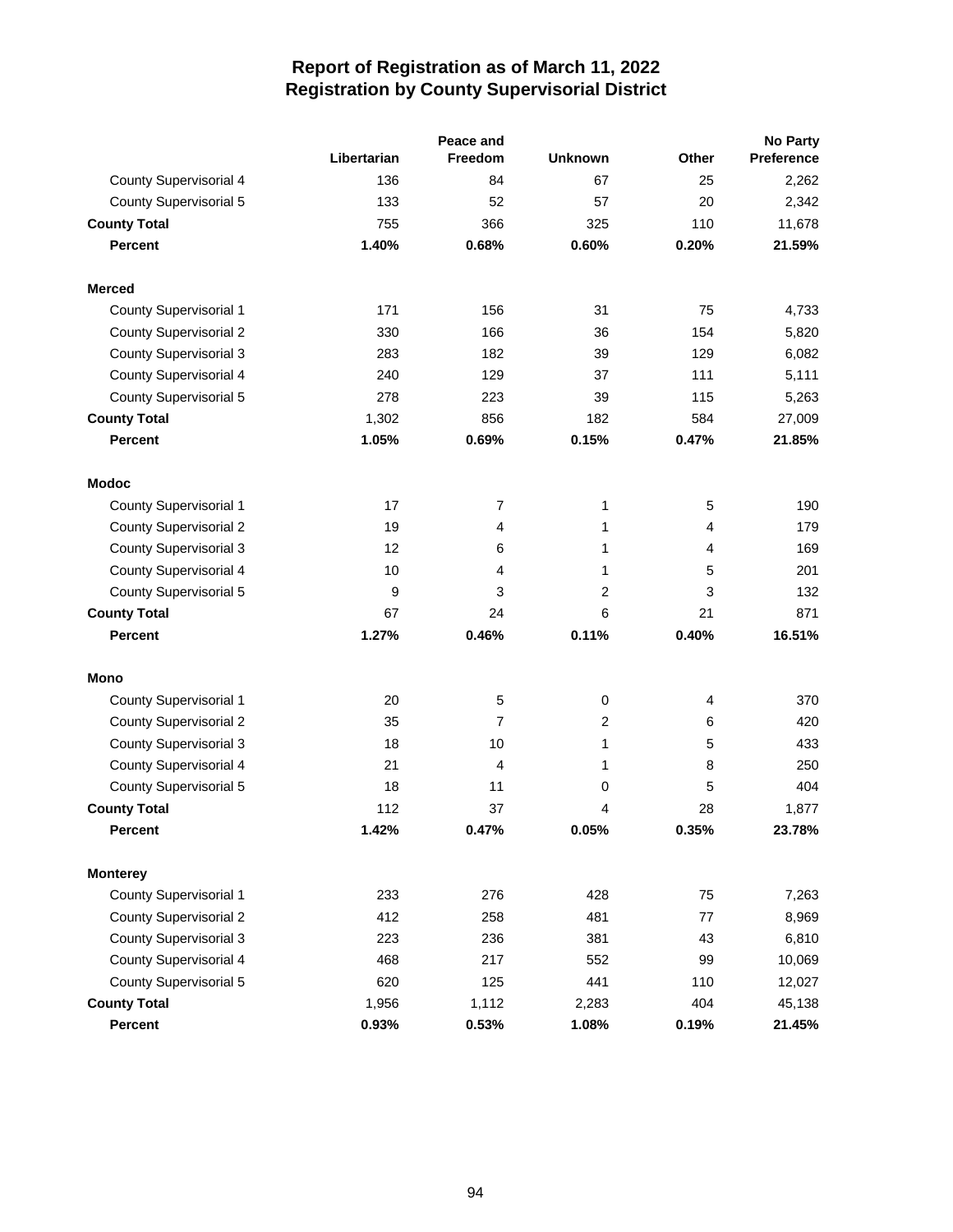|                               | <b>Total</b> |                   | American   |             |       |
|-------------------------------|--------------|-------------------|------------|-------------|-------|
|                               | Registered   | <b>Democratic</b> | Republican | Independent | Green |
| Napa                          |              |                   |            |             |       |
| <b>County Supervisorial 1</b> | 14,922       | 7,980             | 2,620      | 545         | 116   |
| <b>County Supervisorial 2</b> | 18,786       | 9,130             | 4,549      | 697         | 93    |
| <b>County Supervisorial 3</b> | 16,909       | 8,282             | 3,948      | 642         | 87    |
| County Supervisorial 4        | 16,863       | 8,182             | 3,942      | 684         | 107   |
| County Supervisorial 5        | 16,852       | 8,823             | 2,926      | 552         | 74    |
| <b>County Total</b>           | 84,332       | 42,397            | 17,985     | 3,120       | 477   |
| <b>Percent</b>                |              | 50.27%            | 21.33%     | 3.70%       | 0.57% |
| <b>Nevada</b>                 |              |                   |            |             |       |
| <b>County Supervisorial 1</b> | 16,687       | 7,517             | 4,726      | 642         | 209   |
| <b>County Supervisorial 2</b> | 16,093       | 4,858             | 6,989      | 790         | 77    |
| <b>County Supervisorial 3</b> | 13,208       | 5,293             | 4,117      | 618         | 113   |
| <b>County Supervisorial 4</b> | 15,819       | 5,652             | 5,787      | 679         | 186   |
| <b>County Supervisorial 5</b> | 13,049       | 6,420             | 2,483      | 535         | 111   |
| <b>County Total</b>           | 74,856       | 29,740            | 24,102     | 3,264       | 696   |
| <b>Percent</b>                |              | 39.73%            | 32.20%     | 4.36%       | 0.93% |
| Orange                        |              |                   |            |             |       |
| <b>County Supervisorial 1</b> | 374,725      | 127,017           | 138,605    | 12,578      | 1,209 |
| <b>County Supervisorial 2</b> | 269,039      | 129,871           | 60,305     | 7,614       | 1,028 |
| <b>County Supervisorial 3</b> | 415,850      | 139,165           | 152,155    | 13,531      | 1,151 |
| County Supervisorial 4        | 322,016      | 135,213           | 94,113     | 9,842       | 1,065 |
| County Supervisorial 5        | 421,259      | 141,784           | 157,121    | 15,985      | 1,276 |
| <b>County Total</b>           | 1,802,889    | 673,050           | 602,299    | 59,550      | 5,729 |
| <b>Percent</b>                |              | 37.33%            | 33.41%     | 3.30%       | 0.32% |
| <b>Placer</b>                 |              |                   |            |             |       |
| <b>County Supervisorial 1</b> | 53,757       | 17,772            | 20,780     | 2,214       | 172   |
| <b>County Supervisorial 2</b> | 56,569       | 18,087            | 23,342     | 2,423       | 149   |
| <b>County Supervisorial 3</b> | 54,727       | 16,570            | 22,617     | 2,261       | 163   |
| County Supervisorial 4        | 53,892       | 16,243            | 22,661     | 2,180       | 159   |
| <b>County Supervisorial 5</b> | 56,049       | 17,958            | 22,103     | 2,438       | 306   |
| <b>County Total</b>           | 274,994      | 86,630            | 111,503    | 11,516      | 949   |
| <b>Percent</b>                |              | 31.50%            | 40.55%     | 4.19%       | 0.35% |
| <b>Plumas</b>                 |              |                   |            |             |       |
| County Supervisorial 1        | 2,572        | 649               | 1,176      | 161         | 5     |
| <b>County Supervisorial 2</b> | 2,921        | 933               | 1,185      | 132         | 13    |
| <b>County Supervisorial 3</b> | 2,834        | 597               | 1,563      | 145         | 9     |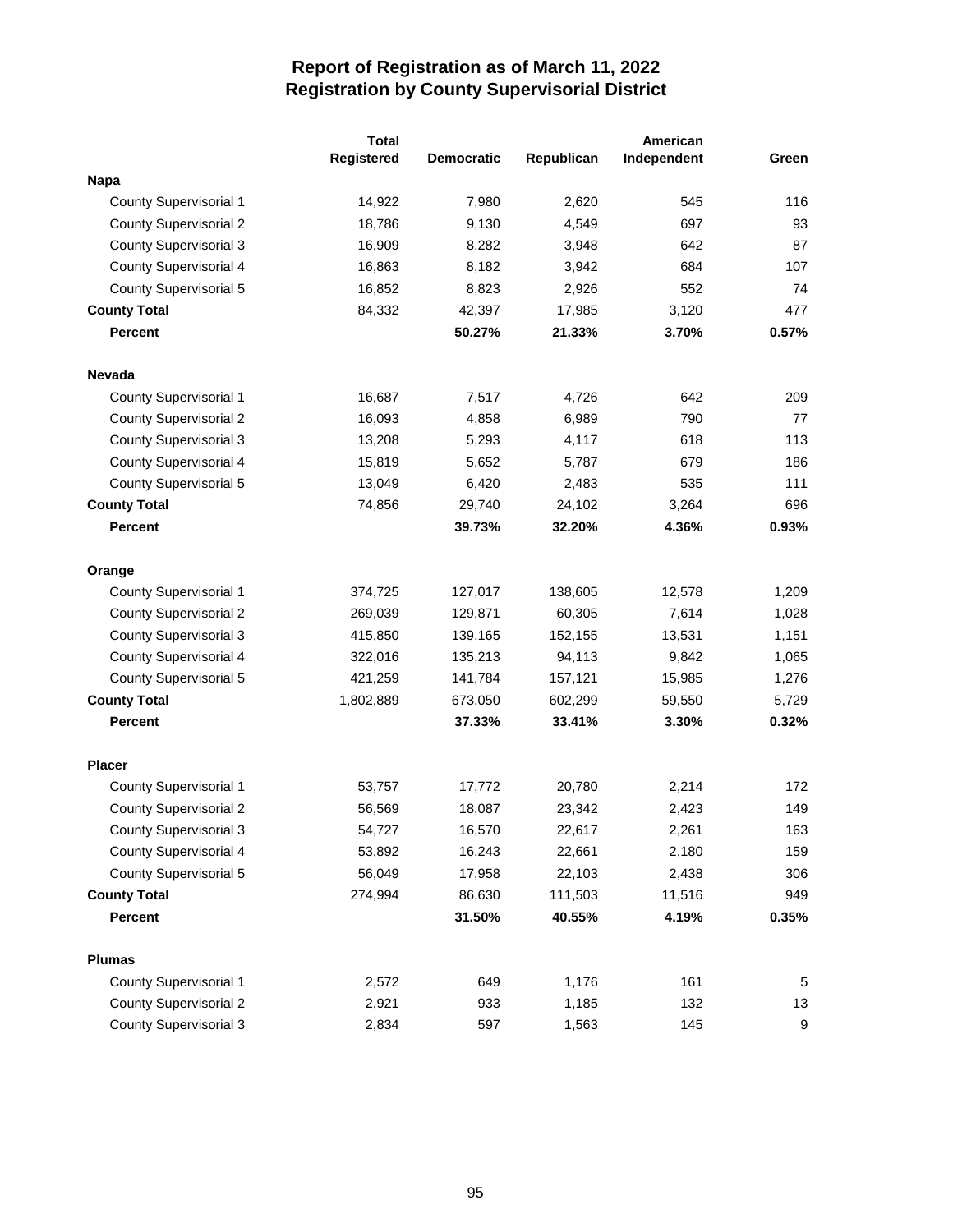|                               |             | Peace and |                |                  | No Party   |
|-------------------------------|-------------|-----------|----------------|------------------|------------|
|                               | Libertarian | Freedom   | <b>Unknown</b> | Other            | Preference |
| <b>Napa</b>                   |             |           |                |                  |            |
| <b>County Supervisorial 1</b> | 216         | 75        | 110            | 71               | 3,189      |
| <b>County Supervisorial 2</b> | 196         | 53        | 129            | 79               | 3,860      |
| <b>County Supervisorial 3</b> | 225         | 33        | 108            | 82               | 3,502      |
| <b>County Supervisorial 4</b> | 219         | 78        | 120            | 91               | 3,440      |
| <b>County Supervisorial 5</b> | 146         | 95        | 152            | 86               | 3,998      |
| <b>County Total</b>           | 1,002       | 334       | 619            | 409              | 17,989     |
| <b>Percent</b>                | 1.19%       | 0.40%     | 0.73%          | 0.48%            | 21.33%     |
| <b>Nevada</b>                 |             |           |                |                  |            |
| <b>County Supervisorial 1</b> | 240         | 64        | 4              | 1,063            | 2,222      |
| <b>County Supervisorial 2</b> | 266         | 42        | 11             | 890              | 2,170      |
| <b>County Supervisorial 3</b> | 205         | 65        | 4              | 781              | 2,012      |
| <b>County Supervisorial 4</b> | 258         | 71        | 2              | 1,011            | 2,173      |
| <b>County Supervisorial 5</b> | 207         | 43        | 11             | 912              | 2,327      |
| <b>County Total</b>           | 1,176       | 285       | 32             | 4,657            | 10,904     |
| <b>Percent</b>                | 1.57%       | 0.38%     | 0.04%          | 6.22%            | 14.57%     |
| Orange                        |             |           |                |                  |            |
| <b>County Supervisorial 1</b> | 4,257       | 1,581     | 496            | 1,164            | 87,818     |
| <b>County Supervisorial 2</b> | 2,917       | 1,927     | 255            | 833              | 64,289     |
| <b>County Supervisorial 3</b> | 4,651       | 980       | 479            | 899              | 102,839    |
| <b>County Supervisorial 4</b> | 3,207       | 1,563     | 378            | 1,039            | 75,596     |
| <b>County Supervisorial 5</b> | 5,563       | 1,096     | 389            | 963              | 97,082     |
| <b>County Total</b>           | 20,595      | 7,147     | 1,997          | 4,898            | 427,624    |
| <b>Percent</b>                | 1.14%       | 0.40%     | 0.11%          | 0.27%            | 23.72%     |
| <b>Placer</b>                 |             |           |                |                  |            |
| County Supervisorial 1        | 962         | 134       | 319            | 340              | 11,064     |
| <b>County Supervisorial 2</b> | 871         | 124       | 341            | 342              | 10,890     |
| <b>County Supervisorial 3</b> | 1,184       | 121       | 343            | 332              | 11,136     |
| <b>County Supervisorial 4</b> | 901         | 133       | 305            | 341              | 10,969     |
| <b>County Supervisorial 5</b> | 1,118       | 190       | 356            | 410              | 11,170     |
| <b>County Total</b>           | 5,036       | 702       | 1,664          | 1,765            | 55,229     |
| <b>Percent</b>                | 1.83%       | 0.26%     | 0.61%          | 0.64%            | 20.08%     |
| <b>Plumas</b>                 |             |           |                |                  |            |
| <b>County Supervisorial 1</b> | 46          | 17        | $\overline{c}$ | 14               | 502        |
| <b>County Supervisorial 2</b> | 34          | 14        | $\overline{2}$ | 7                | 601        |
| <b>County Supervisorial 3</b> | 33          | 3         | 3              | $\boldsymbol{9}$ | 472        |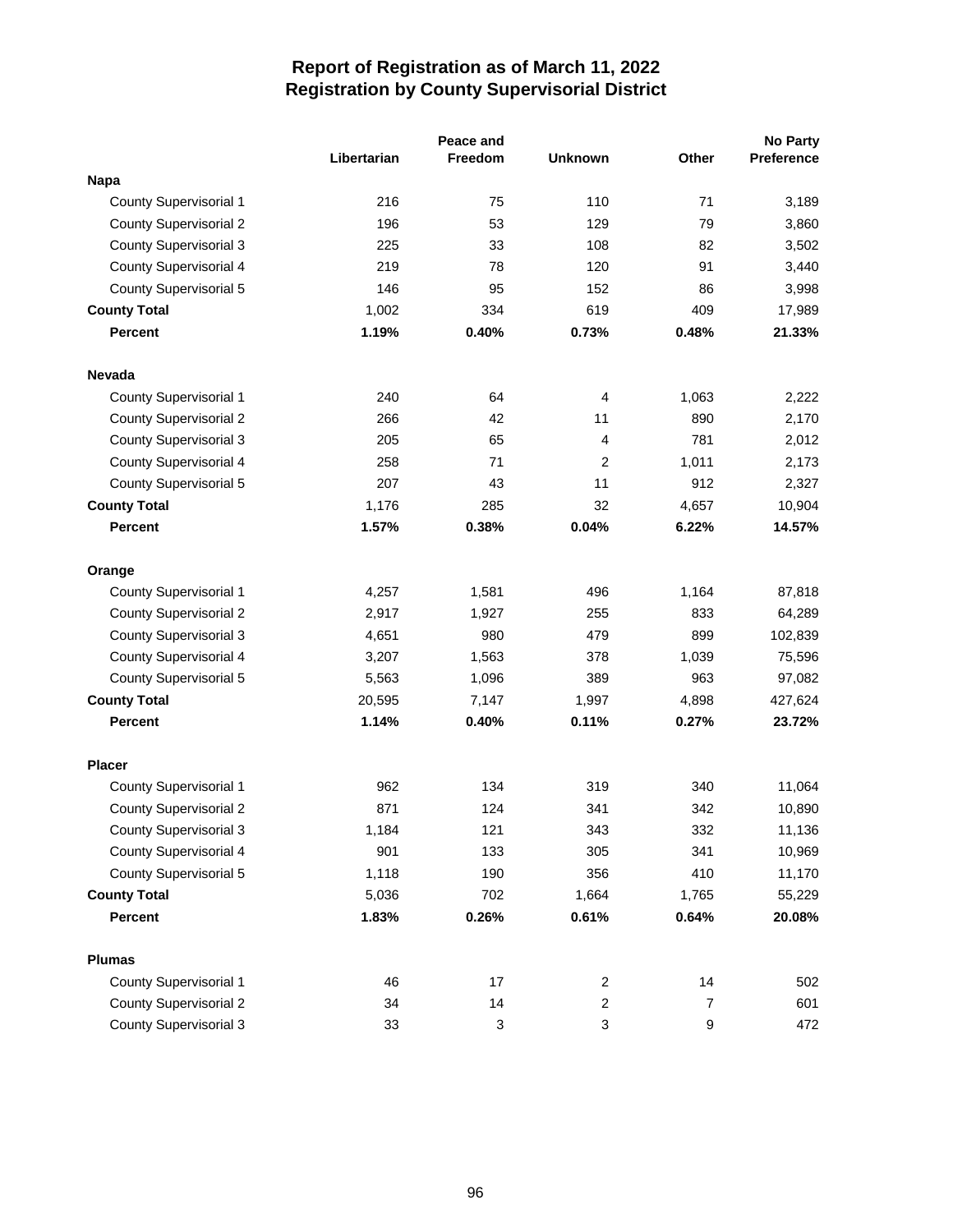|                               | <b>Total</b> |                   |            | American    |       |
|-------------------------------|--------------|-------------------|------------|-------------|-------|
|                               | Registered   | <b>Democratic</b> | Republican | Independent | Green |
| <b>County Supervisorial 4</b> | 2,746        | 923               | 974        | 161         | 20    |
| <b>County Supervisorial 5</b> | 2,899        | 865               | 1,302      | 157         | 14    |
| <b>County Total</b>           | 13,972       | 3,967             | 6,200      | 756         | 61    |
| <b>Percent</b>                |              | 28.39%            | 44.37%     | 5.41%       | 0.44% |
| <b>Riverside</b>              |              |                   |            |             |       |
| <b>County Supervisorial 1</b> | 237,043      | 109,763           | 59,951     | 8,434       | 873   |
| <b>County Supervisorial 2</b> | 271,336      | 100,295           | 95,055     | 10,256      | 760   |
| <b>County Supervisorial 3</b> | 294,857      | 90,257            | 117,771    | 14,532      | 914   |
| <b>County Supervisorial 4</b> | 243,244      | 115,160           | 65,850     | 9,539       | 765   |
| County Supervisorial 5        | 249,557      | 107,442           | 70,171     | 10,379      | 873   |
| <b>County Total</b>           | 1,296,037    | 522,917           | 408,798    | 53,140      | 4,185 |
| <b>Percent</b>                |              | 40.35%            | 31.54%     | 4.10%       | 0.32% |
| <b>Sacramento</b>             |              |                   |            |             |       |
| County Supervisorial 1        | 169,628      | 94,778            | 24,577     | 5,900       | 968   |
| <b>County Supervisorial 2</b> | 154,652      | 83,833            | 25,615     | 5,172       | 622   |
| <b>County Supervisorial 3</b> | 178,038      | 76,300            | 51,711     | 7,566       | 843   |
| <b>County Supervisorial 4</b> | 177,734      | 60,459            | 64,225     | 8,114       | 697   |
| County Supervisorial 5        | 189,641      | 82,939            | 51,724     | 7,556       | 649   |
| <b>County Total</b>           | 869,693      | 398,309           | 217,852    | 34,308      | 3,779 |
| <b>Percent</b>                |              | 45.80%            | 25.05%     | 3.94%       | 0.43% |
| <b>San Benito</b>             |              |                   |            |             |       |
| <b>County Supervisorial 1</b> | 7,575        | 3,253             | 2,305      | 292         | 21    |
| <b>County Supervisorial 2</b> | 6,943        | 3,674             | 1,416      | 240         | 26    |
| <b>County Supervisorial 3</b> | 6,689        | 3,450             | 1,490      | 242         | 27    |
| <b>County Supervisorial 4</b> | 8,775        | 3,549             | 2,913      | 344         | 44    |
| <b>County Supervisorial 5</b> | 7,223        | 3,902             | 1,404      | 224         | 22    |
| <b>County Total</b>           | 37,205       | 17,828            | 9,528      | 1,342       | 140   |
| <b>Percent</b>                |              | 47.92%            | 25.61%     | 3.61%       | 0.38% |
| San Bernardino                |              |                   |            |             |       |
| <b>County Supervisorial 1</b> | 218,908      | 76,826            | 75,411     | 12,153      | 774   |
| <b>County Supervisorial 2</b> | 249,787      | 108,435           | 69,371     | 9,666       | 860   |
| <b>County Supervisorial 3</b> | 239,912      | 81,812            | 88,722     | 12,149      | 1,007 |
| <b>County Supervisorial 4</b> | 231,791      | 102,314           | 61,384     | 8,420       | 799   |
| <b>County Supervisorial 5</b> | 205,081      | 103,042           | 39,914     | 7,700       | 660   |
| <b>County Total</b>           | 1,145,479    | 472,429           | 334,802    | 50,088      | 4,100 |
| <b>Percent</b>                |              | 41.24%            | 29.23%     | 4.37%       | 0.36% |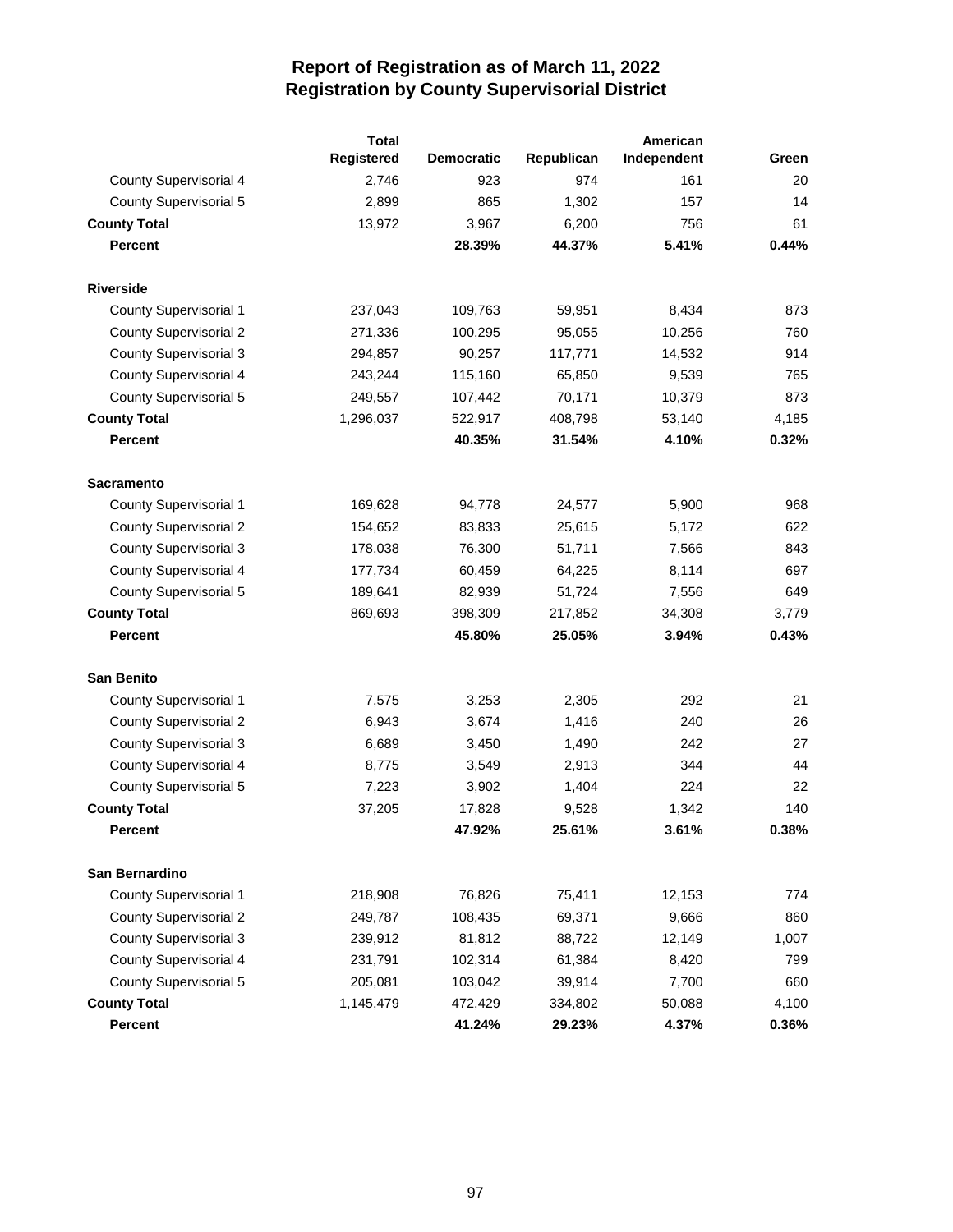|                               |             | Peace and |                |        | <b>No Party</b> |
|-------------------------------|-------------|-----------|----------------|--------|-----------------|
|                               | Libertarian | Freedom   | <b>Unknown</b> | Other  | Preference      |
| County Supervisorial 4        | 45          | 17        | 2              | 9      | 595             |
| <b>County Supervisorial 5</b> | 38          | 10        | $\overline{2}$ | 8      | 503             |
| <b>County Total</b>           | 196         | 61        | 11             | 47     | 2,673           |
| <b>Percent</b>                | 1.40%       | 0.44%     | 0.08%          | 0.34%  | 19.13%          |
| <b>Riverside</b>              |             |           |                |        |                 |
| <b>County Supervisorial 1</b> | 2,435       | 1,641     | 918            | 2,259  | 50,769          |
| <b>County Supervisorial 2</b> | 3,017       | 1,293     | 935            | 1,989  | 57,736          |
| <b>County Supervisorial 3</b> | 4,207       | 1,257     | 973            | 3,295  | 61,651          |
| County Supervisorial 4        | 2,226       | 1,356     | 801            | 1,637  | 45,910          |
| <b>County Supervisorial 5</b> | 2,503       | 1,829     | 939            | 2,445  | 52,976          |
| <b>County Total</b>           | 14,388      | 7,376     | 4,566          | 11,625 | 269,042         |
| <b>Percent</b>                | 1.11%       | 0.57%     | 0.35%          | 0.90%  | 20.76%          |
| <b>Sacramento</b>             |             |           |                |        |                 |
| County Supervisorial 1        | 2,036       | 1,211     | 1,085          | 1,487  | 37,586          |
| <b>County Supervisorial 2</b> | 1,310       | 1,276     | 1,165          | 975    | 34,684          |
| County Supervisorial 3        | 2,626       | 967       | 858            | 1,146  | 36,021          |
| County Supervisorial 4        | 3,006       | 771       | 867            | 1,449  | 38,146          |
| <b>County Supervisorial 5</b> | 2,245       | 924       | 1,082          | 1,074  | 41,448          |
| <b>County Total</b>           | 11,223      | 5,149     | 5,057          | 6,131  | 187,885         |
| <b>Percent</b>                | 1.29%       | 0.59%     | 0.58%          | 0.70%  | 21.60%          |
| <b>San Benito</b>             |             |           |                |        |                 |
| County Supervisorial 1        | 91          | 26        | 9              | 32     | 1,546           |
| <b>County Supervisorial 2</b> | 74          | 48        | 7              | 23     | 1,435           |
| <b>County Supervisorial 3</b> | 79          | 32        | 9              | 28     | 1,332           |
| County Supervisorial 4        | 107         | 30        | 9              | 34     | 1,745           |
| <b>County Supervisorial 5</b> | 72          | 44        | 3              | 37     | 1,515           |
| <b>County Total</b>           | 423         | 180       | 37             | 154    | 7,573           |
| Percent                       | 1.14%       | 0.48%     | 0.10%          | 0.41%  | 20.35%          |
| San Bernardino                |             |           |                |        |                 |
| <b>County Supervisorial 1</b> | 2,553       | 1,678     | 1,121          | 3,052  | 45,340          |
| <b>County Supervisorial 2</b> | 2,443       | 1,476     | 1,171          | 1,922  | 54,443          |
| <b>County Supervisorial 3</b> | 3,200       | 1,414     | 1,034          | 2,088  | 48,486          |
| <b>County Supervisorial 4</b> | 2,295       | 1,532     | 1,128          | 1,637  | 52,282          |
| <b>County Supervisorial 5</b> | 1,787       | 2,163     | 1,261          | 2,106  | 46,448          |
| <b>County Total</b>           | 12,278      | 8,263     | 5,715          | 10,805 | 246,999         |
| <b>Percent</b>                | 1.07%       | 0.72%     | 0.50%          | 0.94%  | 21.56%          |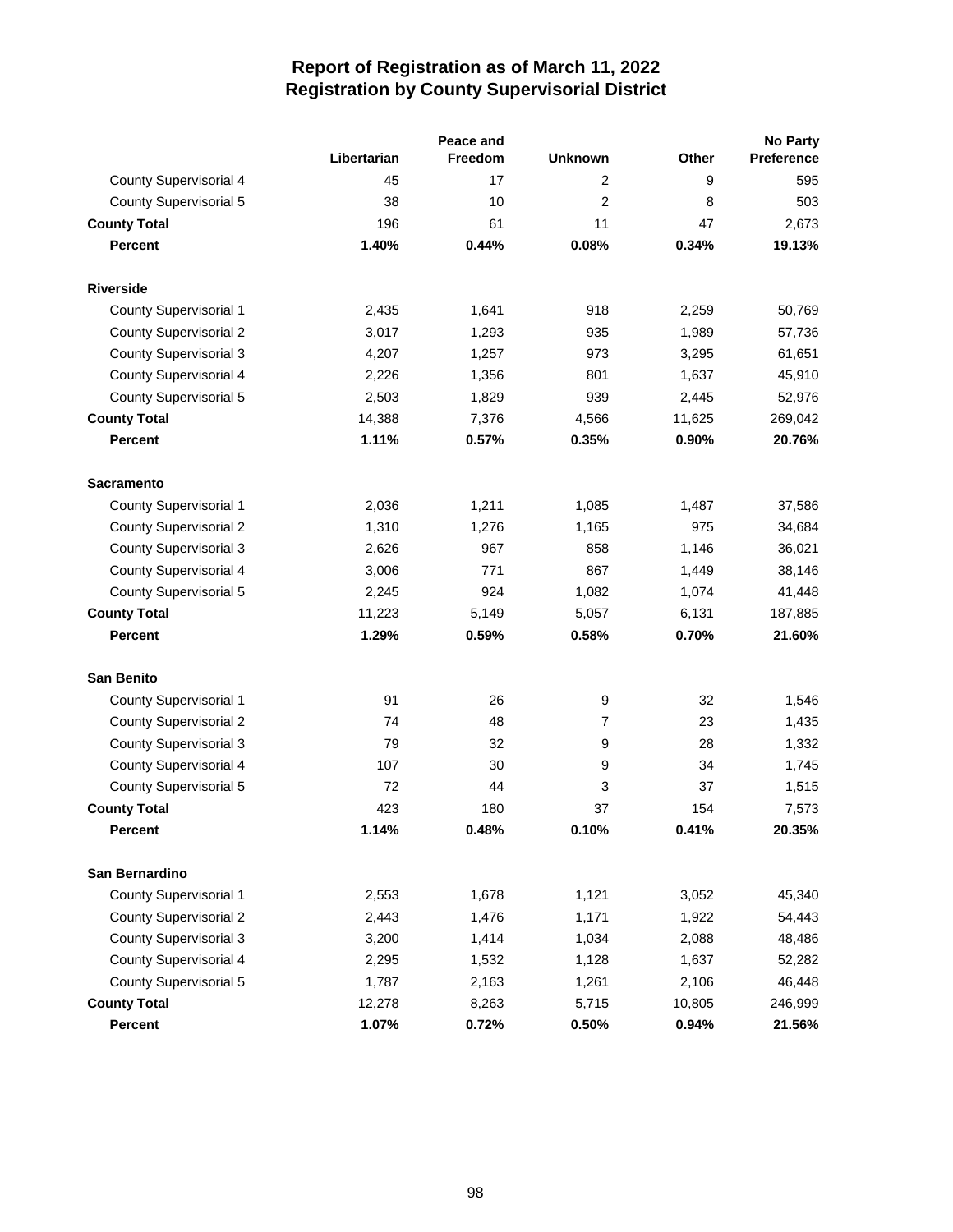|                               | <b>Total</b> |                   |            | American    |       |
|-------------------------------|--------------|-------------------|------------|-------------|-------|
|                               | Registered   | <b>Democratic</b> | Republican | Independent | Green |
| San Diego                     |              |                   |            |             |       |
| <b>County Supervisorial 1</b> | 356,773      | 169,549           | 69,404     | 11,415      | 1,423 |
| <b>County Supervisorial 2</b> | 389,737      | 128,298           | 141,999    | 16,933      | 1,183 |
| <b>County Supervisorial 3</b> | 422,670      | 172,429           | 112,768    | 16,062      | 1,528 |
| County Supervisorial 4        | 402,428      | 195,371           | 80,544     | 14,890      | 1,862 |
| County Supervisorial 5        | 375,328      | 136,555           | 122,180    | 16,576      | 1,508 |
| <b>County Total</b>           | 1,946,936    | 802,202           | 526,895    | 75,876      | 7,504 |
| <b>Percent</b>                |              | 41.20%            | 27.06%     | 3.90%       | 0.39% |
| <b>San Francisco</b>          |              |                   |            |             |       |
| <b>County Supervisorial 1</b> | 43,152       | 26,384            | 3,375      | 742         | 243   |
| <b>County Supervisorial 2</b> | 47,981       | 29,657            | 4,971      | 1,180       | 142   |
| <b>County Supervisorial 3</b> | 36,908       | 21,401            | 2,745      | 738         | 201   |
| <b>County Supervisorial 4</b> | 46,221       | 25,635            | 4,058      | 781         | 238   |
| <b>County Supervisorial 5</b> | 48,591       | 34,181            | 1,875      | 750         | 329   |
| County Supervisorial 6        | 43,980       | 26,094            | 2,870      | 966         | 275   |
| <b>County Supervisorial 7</b> | 46,834       | 28,594            | 4,483      | 875         | 250   |
| <b>County Supervisorial 8</b> | 56,971       | 42,416            | 1,931      | 682         | 355   |
| <b>County Supervisorial 9</b> | 42,964       | 28,929            | 1,916      | 616         | 336   |
| County Supervisorial 10       | 45,480       | 27,672            | 2,405      | 832         | 174   |
| County Supervisorial 11       | 41,109       | 23,600            | 2,933      | 750         | 207   |
| <b>County Total</b>           | 500,191      | 314,563           | 33,562     | 8,912       | 2,750 |
| <b>Percent</b>                |              | 62.89%            | 6.71%      | 1.78%       | 0.55% |
| San Joaquin                   |              |                   |            |             |       |
| County Supervisorial 1        | 63,152       | 35,124            | 9,682      | 2,210       | 225   |
| <b>County Supervisorial 2</b> | 76,296       | 37,522            | 17,510     | 2,795       | 247   |
| <b>County Supervisorial 3</b> | 82,685       | 35,435            | 23,148     | 3,344       | 237   |
| County Supervisorial 4        | 79,331       | 26,118            | 32,471     | 3,215       | 231   |
| <b>County Supervisorial 5</b> | 83,659       | 34,620            | 24,672     | 3,128       | 262   |
| <b>County Total</b>           | 385,123      | 168,819           | 107,483    | 14,692      | 1,202 |
| <b>Percent</b>                |              | 43.84%            | 27.91%     | 3.81%       | 0.31% |
| San Luis Obispo               |              |                   |            |             |       |
| <b>County Supervisorial 1</b> | 35,444       | 10,551            | 15,473     | 1,506       | 150   |
| <b>County Supervisorial 2</b> | 36,977       | 12,793            | 14,250     | 1,526       | 234   |
| <b>County Supervisorial 3</b> | 30,105       | 15,002            | 6,376      | 1,095       | 198   |
| County Supervisorial 4        | 40,176       | 13,790            | 15,765     | 1,584       | 152   |
| <b>County Supervisorial 5</b> | 40,006       | 17,482            | 11,080     | 1,618       | 256   |
| <b>County Total</b>           | 182,708      | 69,618            | 62,944     | 7,329       | 990   |
| Percent                       |              | 38.10%            | 34.45%     | 4.01%       | 0.54% |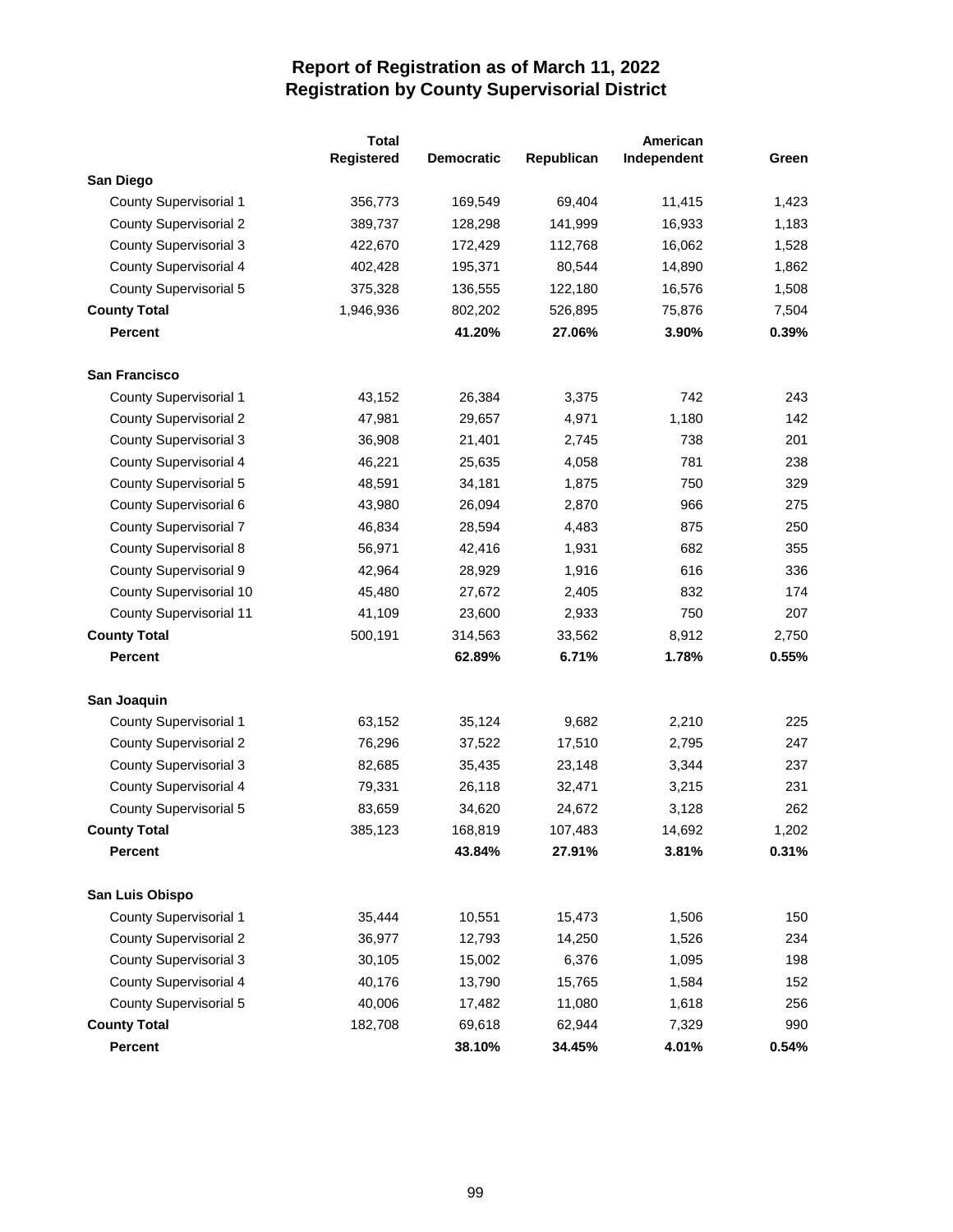|                                |             | Peace and |                |       | <b>No Party</b>   |
|--------------------------------|-------------|-----------|----------------|-------|-------------------|
|                                | Libertarian | Freedom   | <b>Unknown</b> | Other | <b>Preference</b> |
| San Diego                      |             |           |                |       |                   |
| <b>County Supervisorial 1</b>  | 3,456       | 2,526     | 2,115          | 1,984 | 94,901            |
| <b>County Supervisorial 2</b>  | 4,841       | 1,321     | 1,812          | 1,204 | 92,146            |
| <b>County Supervisorial 3</b>  | 5,139       | 1,009     | 1,738          | 1,023 | 110,974           |
| County Supervisorial 4         | 4,664       | 2,229     | 1,926          | 2,351 | 98,591            |
| <b>County Supervisorial 5</b>  | 5,275       | 1,808     | 1,792          | 1,169 | 88,465            |
| <b>County Total</b>            | 23,375      | 8,893     | 9,383          | 7,731 | 485,077           |
| <b>Percent</b>                 | 1.20%       | 0.46%     | 0.48%          | 0.40% | 24.91%            |
| <b>San Francisco</b>           |             |           |                |       |                   |
| <b>County Supervisorial 1</b>  | 253         | 104       | 362            | 300   | 11,389            |
| <b>County Supervisorial 2</b>  | 392         | 40        | 270            | 175   | 11,154            |
| <b>County Supervisorial 3</b>  | 317         | 139       | 395            | 177   | 10,795            |
| <b>County Supervisorial 4</b>  | 259         | 123       | 439            | 180   | 14,508            |
| <b>County Supervisorial 5</b>  | 277         | 154       | 350            | 455   | 10,220            |
| <b>County Supervisorial 6</b>  | 339         | 260       | 550            | 511   | 12,115            |
| <b>County Supervisorial 7</b>  | 269         | 107       | 302            | 277   | 11,677            |
| <b>County Supervisorial 8</b>  | 268         | 120       | 283            | 216   | 10,700            |
| <b>County Supervisorial 9</b>  | 219         | 220       | 424            | 260   | 10,044            |
| County Supervisorial 10        | 229         | 308       | 586            | 752   | 12,522            |
| <b>County Supervisorial 11</b> | 186         | 222       | 519            | 226   | 12,466            |
| <b>County Total</b>            | 3,008       | 1,797     | 4,480          | 3,529 | 127,590           |
| <b>Percent</b>                 | 0.60%       | 0.36%     | 0.90%          | 0.71% | 25.51%            |
| San Joaquin                    |             |           |                |       |                   |
| <b>County Supervisorial 1</b>  | 496         | 698       | 655            | 533   | 13,529            |
| <b>County Supervisorial 2</b>  | 738         | 592       | 710            | 575   | 15,607            |
| <b>County Supervisorial 3</b>  | 892         | 443       | 717            | 607   | 17,862            |
| <b>County Supervisorial 4</b>  | 987         | 376       | 571            | 467   | 14,895            |
| <b>County Supervisorial 5</b>  | 905         | 396       | 672            | 554   | 18,450            |
| <b>County Total</b>            | 4,018       | 2,505     | 3,325          | 2,736 | 80,343            |
| <b>Percent</b>                 | 1.04%       | 0.65%     | 0.86%          | 0.71% | 20.86%            |
| San Luis Obispo                |             |           |                |       |                   |
| <b>County Supervisorial 1</b>  | 488         | 114       | 131            | 355   | 6,676             |
| <b>County Supervisorial 2</b>  | 573         | 111       | 141            | 346   | 7,003             |
| <b>County Supervisorial 3</b>  | 401         | 98        | 129            | 270   | 6,536             |
| <b>County Supervisorial 4</b>  | 544         | 118       | 154            | 410   | 7,659             |
| <b>County Supervisorial 5</b>  | 497         | 134       | 152            | 439   | 8,348             |
| <b>County Total</b>            | 2,503       | 575       | 707            | 1,820 | 36,222            |
| Percent                        | 1.37%       | 0.31%     | 0.39%          | 1.00% | 19.83%            |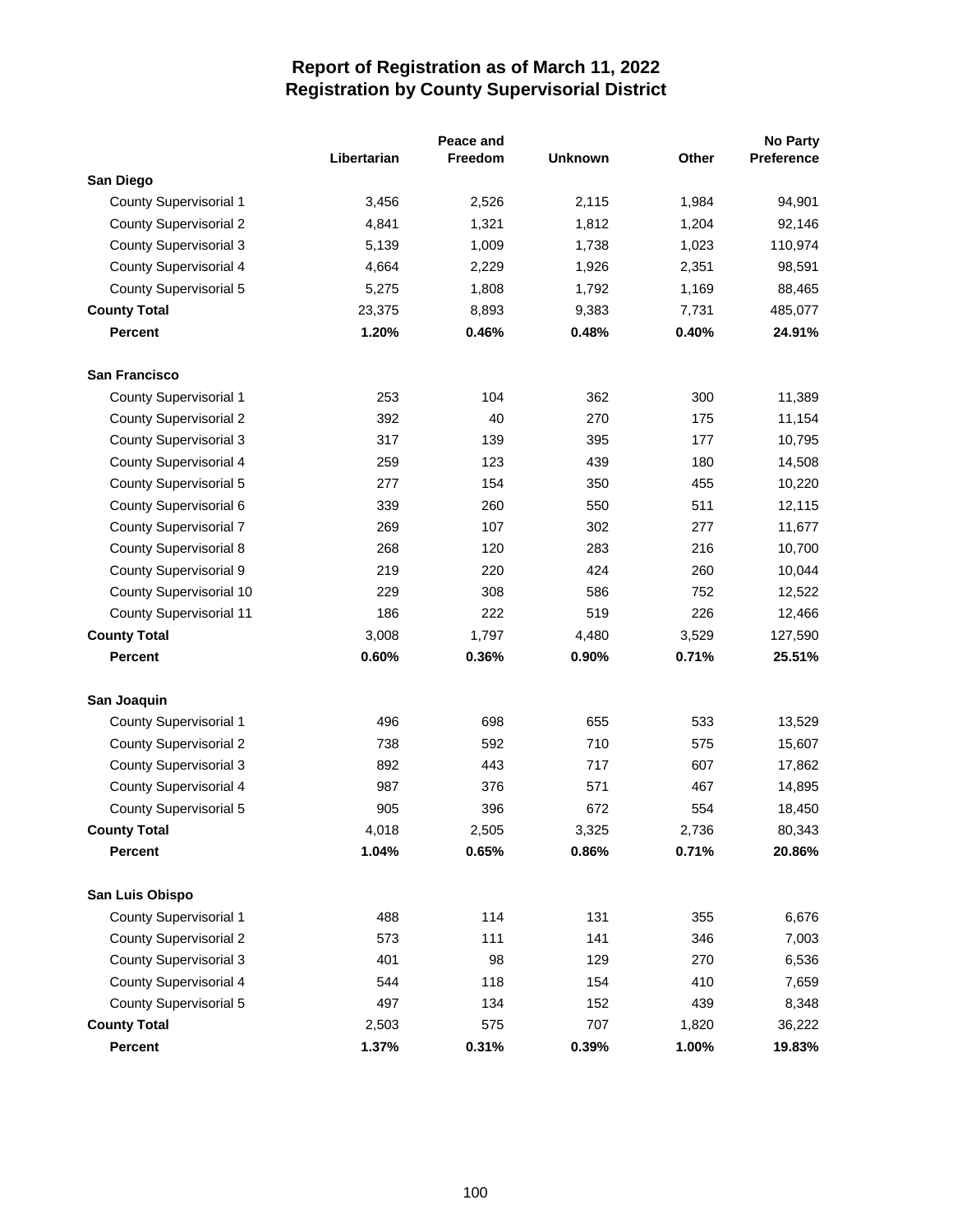|                               | <b>Total</b> |                   |            | American    |       |
|-------------------------------|--------------|-------------------|------------|-------------|-------|
|                               | Registered   | <b>Democratic</b> | Republican | Independent | Green |
| <b>San Mateo</b>              |              |                   |            |             |       |
| <b>County Supervisorial 1</b> | 85,759       | 46,488            | 12,957     | 2,183       | 299   |
| <b>County Supervisorial 2</b> | 87,204       | 47,544            | 12,817     | 2,227       | 324   |
| <b>County Supervisorial 3</b> | 104,287      | 58,014            | 16,320     | 2,889       | 507   |
| County Supervisorial 4        | 75,460       | 44,228            | 9,057      | 1,786       | 328   |
| <b>County Supervisorial 5</b> | 80,714       | 46,096            | 9,592      | 1,727       | 282   |
| <b>County Total</b>           | 433,424      | 242,370           | 60,743     | 10,812      | 1,740 |
| <b>Percent</b>                |              | 55.92%            | 14.01%     | 2.49%       | 0.40% |
| Santa Barbara                 |              |                   |            |             |       |
| County Supervisorial 1        | 56,128       | 31,279            | 9,654      | 1,693       | 355   |
| <b>County Supervisorial 2</b> | 52,171       | 28,519            | 9,525      | 1,489       | 304   |
| <b>County Supervisorial 3</b> | 50,554       | 21,627            | 14,337     | 1,999       | 232   |
| <b>County Supervisorial 4</b> | 47,899       | 15,416            | 19,102     | 2,038       | 141   |
| County Supervisorial 5        | 27,624       | 13,397            | 5,664      | 970         | 80    |
| <b>County Total</b>           | 234,376      | 110,238           | 58,282     | 8,189       | 1,112 |
| <b>Percent</b>                |              | 47.03%            | 24.87%     | 3.49%       | 0.47% |
| Santa Clara                   |              |                   |            |             |       |
| <b>County Supervisorial 1</b> | 229,262      | 112,260           | 46,665     | 7,092       | 828   |
| <b>County Supervisorial 2</b> | 172,185      | 92,763            | 24,784     | 4,465       | 843   |
| <b>County Supervisorial 3</b> | 168,178      | 82,915            | 26,235     | 3,683       | 527   |
| County Supervisorial 4        | 201,060      | 103,956           | 32,410     | 5,142       | 770   |
| County Supervisorial 5        | 228,348      | 116,133           | 35,374     | 4,417       | 747   |
| <b>County Total</b>           | 999,033      | 508,027           | 165,468    | 24,799      | 3,715 |
| Percent                       |              | 50.85%            | 16.56%     | 2.48%       | 0.37% |
| <b>Santa Cruz</b>             |              |                   |            |             |       |
| <b>County Supervisorial 1</b> | 36,986       | 22,234            | 5,063      | 1,007       | 309   |
| <b>County Supervisorial 2</b> | 36,720       | 21,071            | 6,136      | 1,112       | 230   |
| <b>County Supervisorial 3</b> | 31,756       | 21,436            | 2,519      | 621         | 340   |
| <b>County Supervisorial 4</b> | 23,395       | 14,275            | 2,807      | 521         | 124   |
| <b>County Supervisorial 5</b> | 38,326       | 21,001            | 6,410      | 1,293       | 387   |
| <b>County Total</b>           | 167,183      | 100,017           | 22,935     | 4,554       | 1,390 |
| <b>Percent</b>                |              | 59.82%            | 13.72%     | 2.72%       | 0.83% |
| <b>Shasta</b>                 |              |                   |            |             |       |
| County Supervisorial 1        | 20,875       | 5,446             | 9,114      | 1,123       | 100   |
| <b>County Supervisorial 2</b> | 23,176       | 5,656             | 11,040     | 1,116       | 111   |
| <b>County Supervisorial 3</b> | 23,054       | 4,912             | 12,219     | 1,006       | 72    |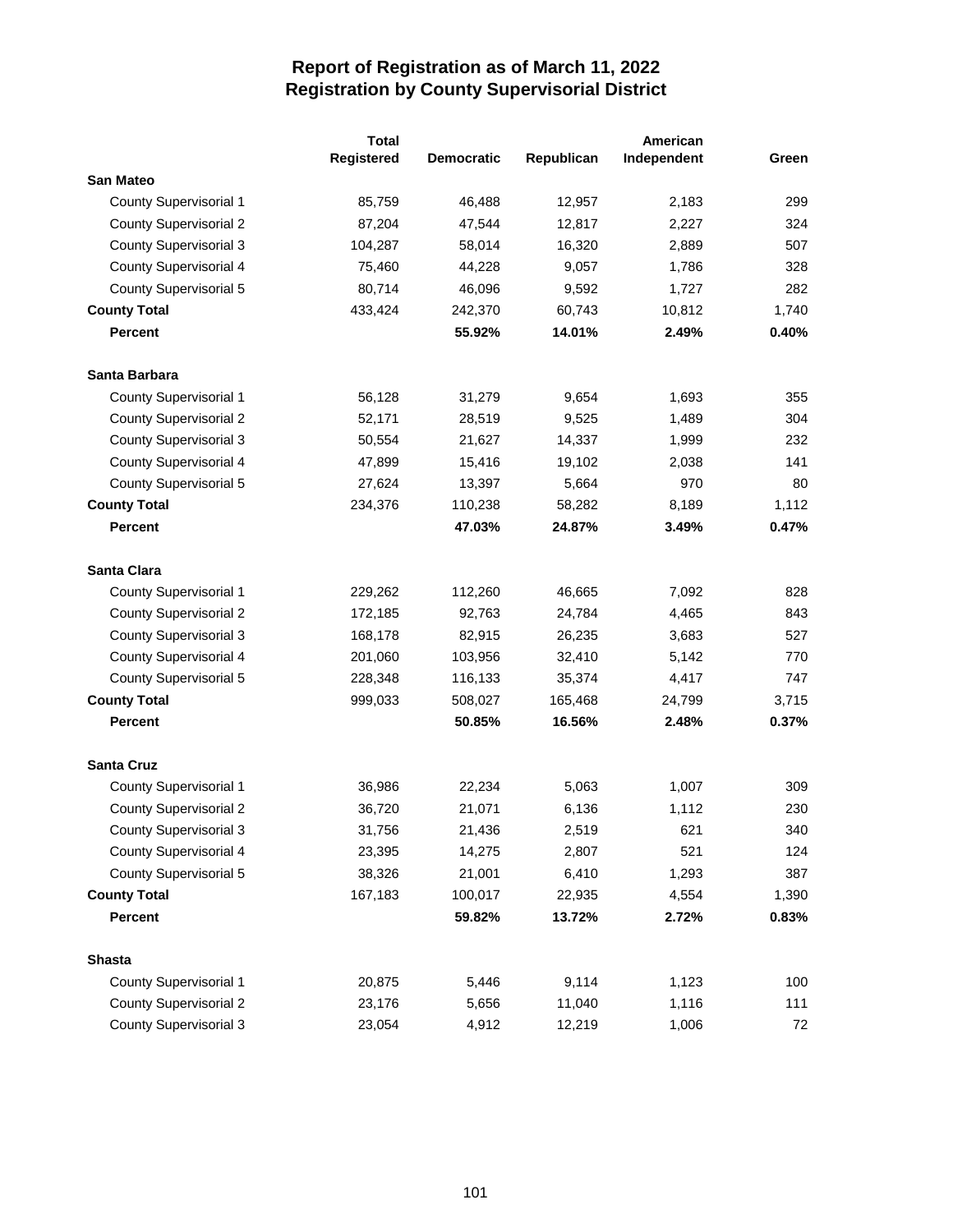|                               | Peace and   |                |                |       | No Party   |
|-------------------------------|-------------|----------------|----------------|-------|------------|
|                               | Libertarian | <b>Freedom</b> | <b>Unknown</b> | Other | Preference |
| <b>San Mateo</b>              |             |                |                |       |            |
| County Supervisorial 1        | 568         | 264            | 543            | 592   | 21,865     |
| <b>County Supervisorial 2</b> | 629         | 213            | 477            | 543   | 22,430     |
| <b>County Supervisorial 3</b> | 928         | 200            | 441            | 591   | 24,397     |
| <b>County Supervisorial 4</b> | 618         | 341            | 547            | 501   | 18,054     |
| <b>County Supervisorial 5</b> | 428         | 377            | 571            | 567   | 21,074     |
| <b>County Total</b>           | 3,171       | 1,395          | 2,579          | 2,794 | 107,820    |
| <b>Percent</b>                | 0.73%       | 0.32%          | 0.60%          | 0.64% | 24.88%     |
| Santa Barbara                 |             |                |                |       |            |
| County Supervisorial 1        | 557         | 183            | 373            | 415   | 11,619     |
| <b>County Supervisorial 2</b> | 520         | 136            | 290            | 327   | 11,061     |
| <b>County Supervisorial 3</b> | 625         | 268            | 359            | 361   | 10,746     |
| <b>County Supervisorial 4</b> | 539         | 178            | 354            | 325   | 9,806      |
| <b>County Supervisorial 5</b> | 237         | 289            | 292            | 181   | 6,514      |
| <b>County Total</b>           | 2,478       | 1,054          | 1,668          | 1,609 | 49,746     |
| <b>Percent</b>                | 1.06%       | 0.45%          | 0.71%          | 0.69% | 21.22%     |
| Santa Clara                   |             |                |                |       |            |
| County Supervisorial 1        | 2,021       | 966            | 62             | 734   | 58,634     |
| <b>County Supervisorial 2</b> | 1,507       | 1,401          | 50             | 733   | 45,639     |
| <b>County Supervisorial 3</b> | 1,214       | 671            | 53             | 436   | 52,444     |
| <b>County Supervisorial 4</b> | 1,833       | 716            | 40             | 574   | 55,619     |
| <b>County Supervisorial 5</b> | 1,635       | 359            | 31             | 548   | 69,104     |
| <b>County Total</b>           | 8,210       | 4,113          | 236            | 3,025 | 281,440    |
| <b>Percent</b>                | 0.82%       | 0.41%          | 0.02%          | 0.30% | 28.17%     |
| <b>Santa Cruz</b>             |             |                |                |       |            |
| <b>County Supervisorial 1</b> | 380         | 121            | 46             | 273   | 7,553      |
| <b>County Supervisorial 2</b> | 415         | 154            | 59             | 274   | 7,269      |
| <b>County Supervisorial 3</b> | 295         | 99             | 19             | 217   | 6,210      |
| <b>County Supervisorial 4</b> | 189         | 186            | 49             | 145   | 5,099      |
| <b>County Supervisorial 5</b> | 579         | 151            | 34             | 300   | 8,171      |
| <b>County Total</b>           | 1,858       | 711            | 207            | 1,209 | 34,302     |
| <b>Percent</b>                | 1.11%       | 0.43%          | 0.12%          | 0.72% | 20.52%     |
| <b>Shasta</b>                 |             |                |                |       |            |
| <b>County Supervisorial 1</b> | 349         | 99             | 20             | 177   | 4,447      |
| <b>County Supervisorial 2</b> | 354         | 90             | 9              | 149   | 4,651      |
| <b>County Supervisorial 3</b> | 344         | 81             | 11             | 143   | 4,266      |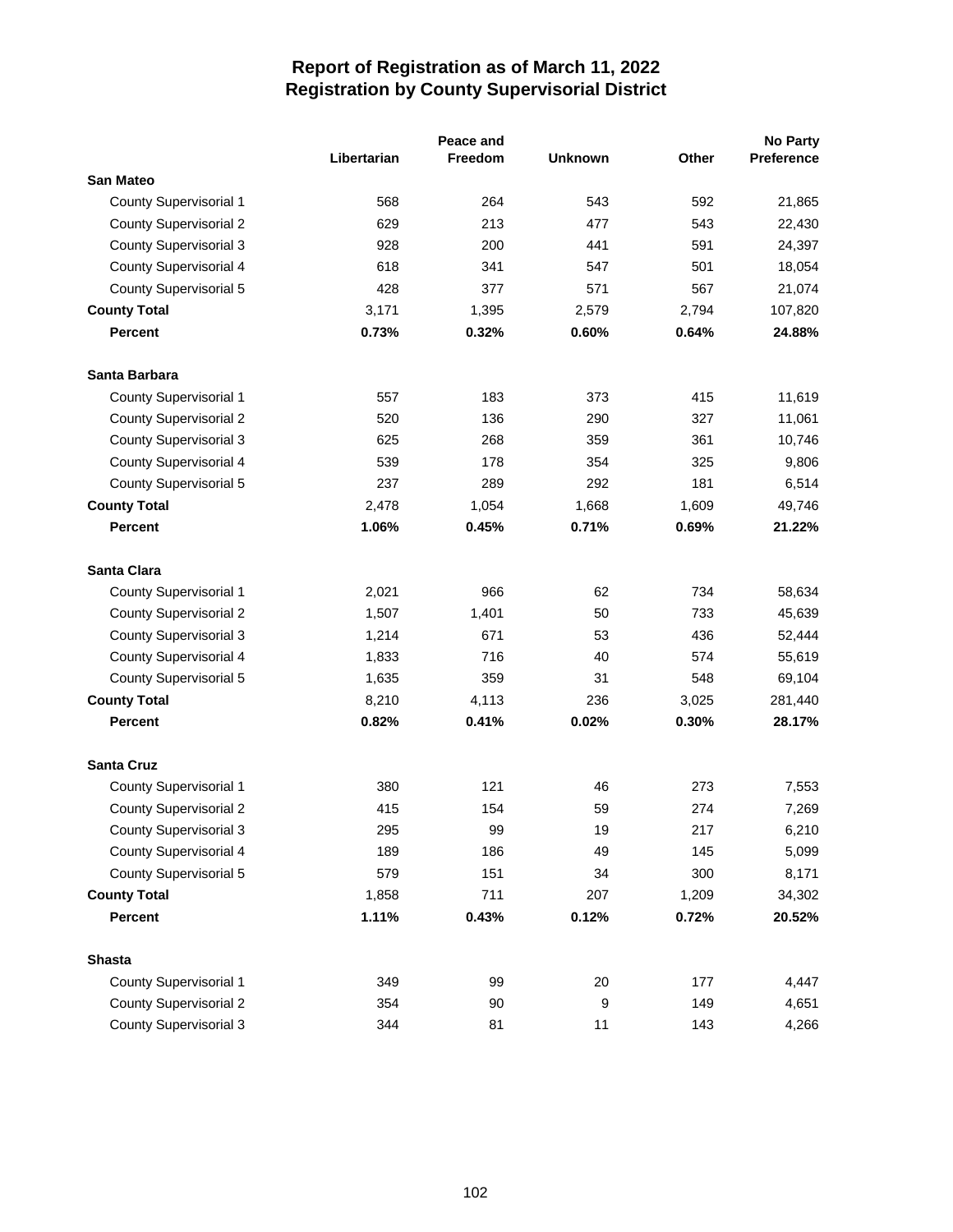|                               | <b>Total</b> |                   |            | American    |                |
|-------------------------------|--------------|-------------------|------------|-------------|----------------|
|                               | Registered   | <b>Democratic</b> | Republican | Independent | Green          |
| <b>County Supervisorial 4</b> | 23,278       | 5,139             | 11,797     | 1,171       | 76             |
| <b>County Supervisorial 5</b> | 21,846       | 4,468             | 11,390     | 1,204       | 67             |
| <b>County Total</b>           | 112,229      | 25,621            | 55,560     | 5,620       | 426            |
| <b>Percent</b>                |              | 22.83%            | 49.51%     | 5.01%       | 0.38%          |
| <b>Sierra</b>                 |              |                   |            |             |                |
| <b>County Supervisorial 1</b> | 486          | 145               | 178        | 26          | 6              |
| <b>County Supervisorial 2</b> | 384          | 136               | 149        | 19          | 1              |
| <b>County Supervisorial 3</b> | 510          | 148               | 224        | 35          | $\overline{4}$ |
| <b>County Supervisorial 4</b> | 350          | 86                | 164        | 22          | 1              |
| <b>County Supervisorial 5</b> | 517          | 112               | 257        | 23          | 3              |
| <b>County Total</b>           | 2,247        | 627               | 972        | 125         | 15             |
| <b>Percent</b>                |              | 27.90%            | 43.26%     | 5.56%       | 0.67%          |
| <b>Siskiyou</b>               |              |                   |            |             |                |
| <b>County Supervisorial 1</b> | 5,494        | 1,314             | 2,705      | 327         | 16             |
| <b>County Supervisorial 2</b> | 6,255        | 2,627             | 1,752      | 287         | 71             |
| <b>County Supervisorial 3</b> | 6,084        | 1,982             | 2,230      | 330         | 39             |
| <b>County Supervisorial 4</b> | 5,569        | 1,386             | 2,505      | 323         | 29             |
| <b>County Supervisorial 5</b> | 5,617        | 1,317             | 2,685      | 310         | 28             |
| <b>County Total</b>           | 29,019       | 8,626             | 11,877     | 1,577       | 183            |
| <b>Percent</b>                |              | 29.73%            | 40.93%     | 5.43%       | 0.63%          |
| <b>Solano</b>                 |              |                   |            |             |                |
| <b>County Supervisorial 1</b> | 49,563       | 29,200            | 6,056      | 1,467       | 246            |
| <b>County Supervisorial 2</b> | 57,221       | 30,467            | 10,112     | 2,047       | 274            |
| <b>County Supervisorial 3</b> | 48,109       | 24,054            | 9,377      | 1,761       | 167            |
| <b>County Supervisorial 4</b> | 53,460       | 20,092            | 17,281     | 2,373       | 187            |
| <b>County Supervisorial 5</b> | 53,318       | 23,559            | 14,585     | 2,069       | 163            |
| <b>County Total</b>           | 261,671      | 127,372           | 57,411     | 9,717       | 1,037          |
| Percent                       |              | 48.68%            | 21.94%     | 3.71%       | 0.40%          |
| Sonoma                        |              |                   |            |             |                |
| County Supervisorial 1        | 66,297       | 38,113            | 12,003     | 2,091       | 440            |
| <b>County Supervisorial 2</b> | 64,078       | 35,842            | 11,674     | 2,147       | 393            |
| <b>County Supervisorial 3</b> | 50,195       | 28,393            | 7,637      | 1,616       | 405            |
| <b>County Supervisorial 4</b> | 59,191       | 31,745            | 12,278     | 1,985       | 339            |
| County Supervisorial 5        | 63,322       | 37,824            | 9,420      | 1,898       | 690            |
| <b>County Total</b>           | 303,083      | 171,917           | 53,012     | 9,737       | 2,267          |
| <b>Percent</b>                |              | 56.72%            | 17.49%     | 3.21%       | 0.75%          |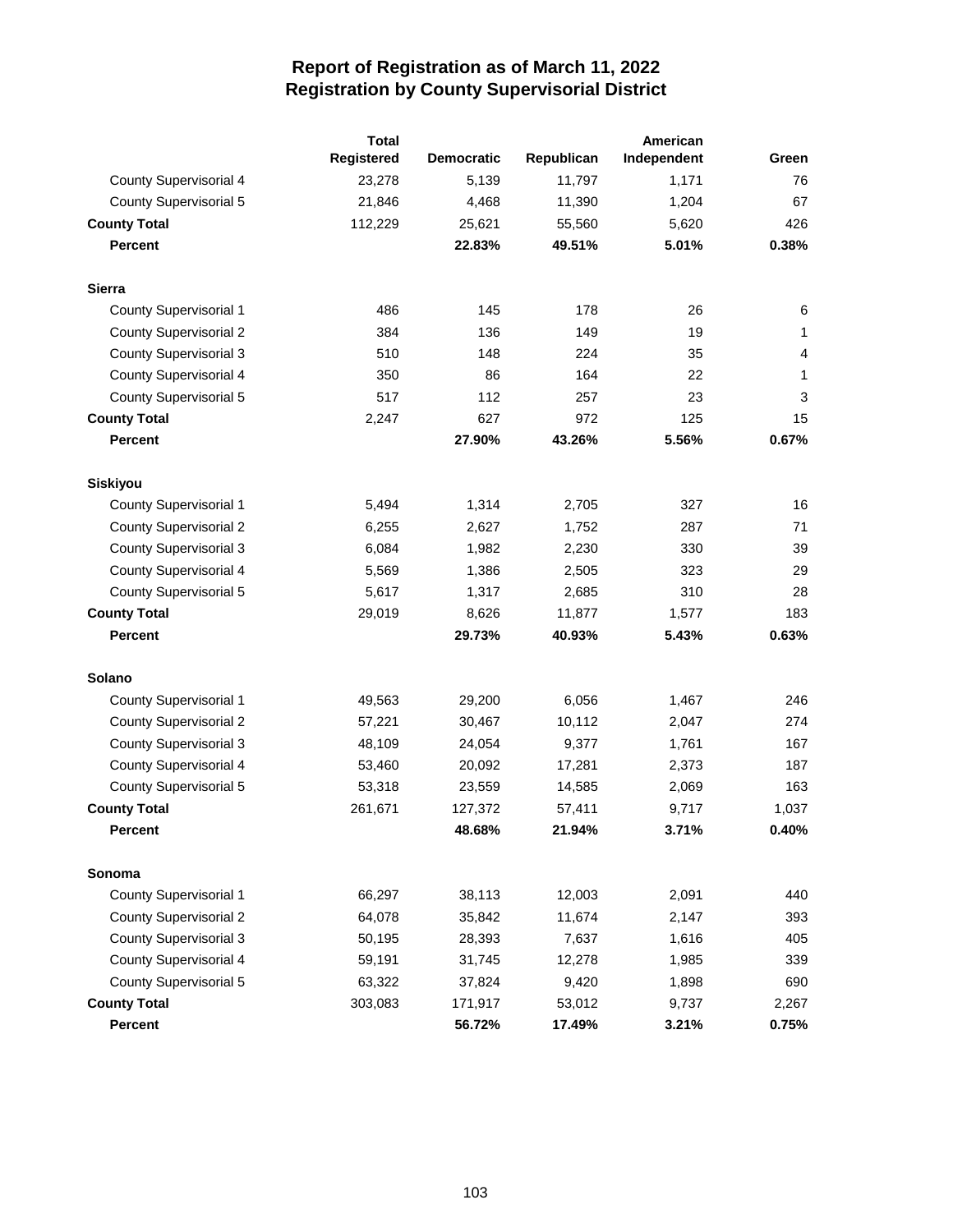|                               |                |                | <b>No Party</b> |       |                   |  |
|-------------------------------|----------------|----------------|-----------------|-------|-------------------|--|
|                               | Libertarian    | <b>Freedom</b> | <b>Unknown</b>  | Other | <b>Preference</b> |  |
| <b>County Supervisorial 4</b> | 328            | 101            | 24              | 156   | 4,486             |  |
| <b>County Supervisorial 5</b> | 314            | 96             | 23              | 167   | 4,117             |  |
| <b>County Total</b>           | 1.689          | 467            | 87              | 792   | 21,967            |  |
| <b>Percent</b>                | 1.50%          | 0.42%          | 0.08%           | 0.71% | 19.57%            |  |
| <b>Sierra</b>                 |                |                |                 |       |                   |  |
| County Supervisorial 1        | 15             | 0              | $\mathbf 0$     | 8     | 108               |  |
| <b>County Supervisorial 2</b> | 3              | 0              | 0               | 7     | 69                |  |
| <b>County Supervisorial 3</b> | $\overline{7}$ | 2              | 1               | 9     | 80                |  |
| County Supervisorial 4        | 4              | 1              | 0               | 10    | 62                |  |
| <b>County Supervisorial 5</b> | 4              | 0              | 0               | 14    | 104               |  |
| <b>County Total</b>           | 33             | 3              | 1               | 48    | 423               |  |
| <b>Percent</b>                | 1.47%          | 0.13%          | 0.04%           | 2.14% | 18.83%            |  |
| <b>Siskiyou</b>               |                |                |                 |       |                   |  |
| County Supervisorial 1        | 74             | 25             | 36              | 11    | 986               |  |
| <b>County Supervisorial 2</b> | 113            | 45             | 49              | 15    | 1,296             |  |
| <b>County Supervisorial 3</b> | 90             | 37             | 42              | 27    | 1,307             |  |
| County Supervisorial 4        | 108            | 26             | 48              | 14    | 1,130             |  |
| <b>County Supervisorial 5</b> | 92             | 30             | 35              | 10    | 1,110             |  |
| <b>County Total</b>           | 477            | 163            | 210             | 77    | 5,829             |  |
| <b>Percent</b>                | 1.64%          | 0.56%          | 0.72%           | 0.27% | 20.09%            |  |
| <b>Solano</b>                 |                |                |                 |       |                   |  |
| County Supervisorial 1        | 370            | 373            | 193             | 322   | 11,336            |  |
| <b>County Supervisorial 2</b> | 548            | 273            | 166             | 381   | 12,953            |  |
| <b>County Supervisorial 3</b> | 490            | 301            | 136             | 300   | 11,523            |  |
| County Supervisorial 4        | 801            | 234            | 128             | 329   | 12,035            |  |
| <b>County Supervisorial 5</b> | 631            | 212            | 180             | 304   | 11,615            |  |
| <b>County Total</b>           | 2,840          | 1,393          | 803             | 1,636 | 59,462            |  |
| Percent                       | 1.09%          | 0.53%          | 0.31%           | 0.63% | 22.72%            |  |
| Sonoma                        |                |                |                 |       |                   |  |
| <b>County Supervisorial 1</b> | 677            | 150            | 369             | 350   | 12,104            |  |
| <b>County Supervisorial 2</b> | 712            | 191            | 441             | 351   | 12,327            |  |
| <b>County Supervisorial 3</b> | 655            | 311            | 463             | 316   | 10,399            |  |
| County Supervisorial 4        | 755            | 212            | 410             | 276   | 11,191            |  |
| <b>County Supervisorial 5</b> | 750            | 248            | 498             | 329   | 11,665            |  |
| <b>County Total</b>           | 3,549          | 1,112          | 2,181           | 1,622 | 57,686            |  |
| <b>Percent</b>                | 1.17%          | 0.37%          | 0.72%           | 0.54% | 19.03%            |  |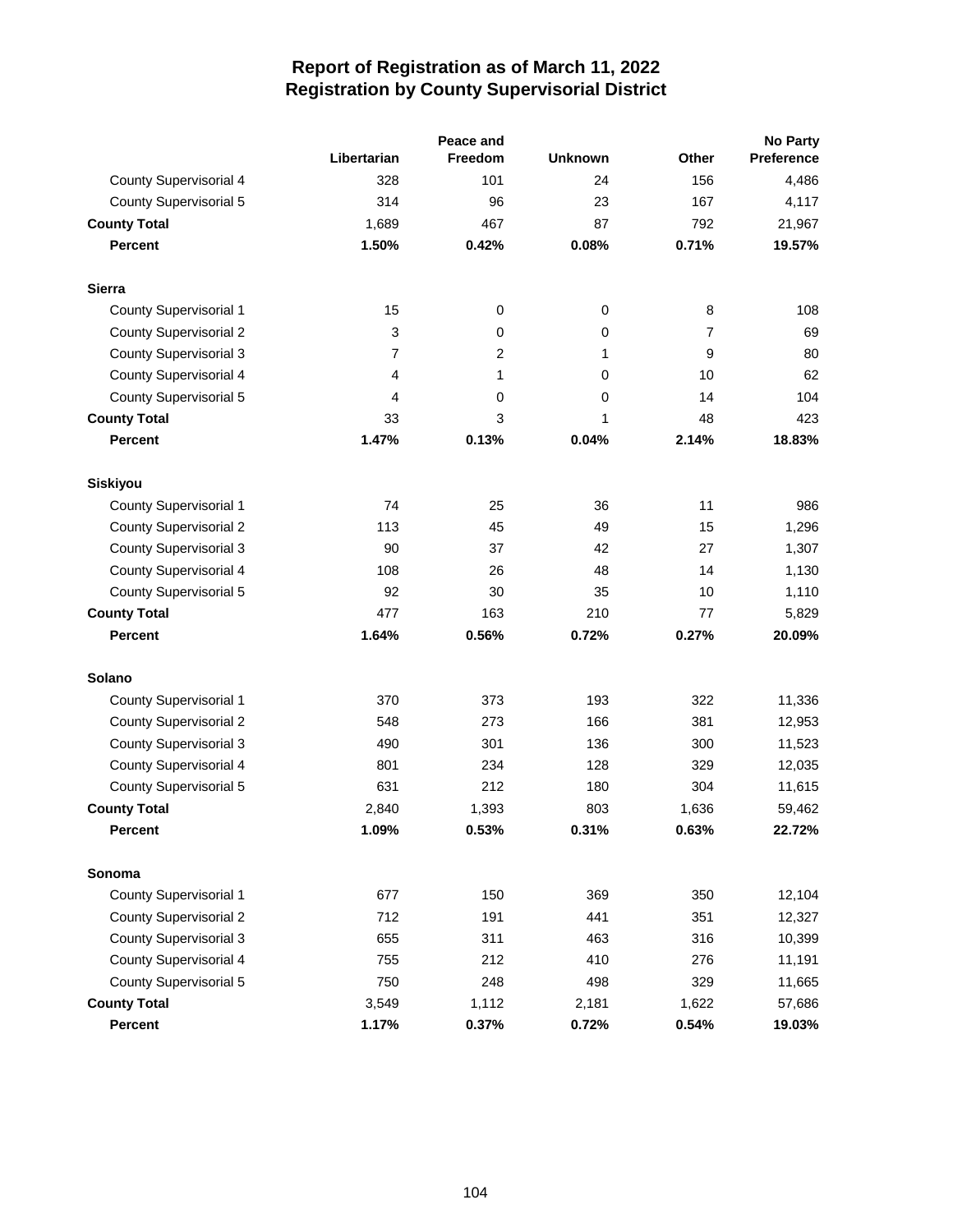|                               | <b>Total</b> |                   |            | American    |                |
|-------------------------------|--------------|-------------------|------------|-------------|----------------|
|                               | Registered   | <b>Democratic</b> | Republican | Independent | Green          |
| <b>Stanislaus</b>             |              |                   |            |             |                |
| <b>County Supervisorial 1</b> | 63,516       | 21,067            | 25,855     | 2,757       | 151            |
| <b>County Supervisorial 2</b> | 58,352       | 19,243            | 23,876     | 2,252       | 183            |
| <b>County Supervisorial 3</b> | 53,350       | 22,251            | 16,591     | 2,077       | 154            |
| County Supervisorial 4        | 56,896       | 23,490            | 18,474     | 2,312       | 207            |
| County Supervisorial 5        | 51,431       | 24,315            | 13,049     | 1,844       | 153            |
| <b>County Total</b>           | 283,545      | 110,366           | 97,845     | 11,242      | 848            |
| Percent                       |              | 38.92%            | 34.51%     | 3.96%       | 0.30%          |
| <b>Sutter</b>                 |              |                   |            |             |                |
| County Supervisorial 1        | 9,657        | 3,315             | 3,602      | 382         | 35             |
| <b>County Supervisorial 2</b> | 8,154        | 2,684             | 2,811      | 421         | 37             |
| <b>County Supervisorial 3</b> | 12,276       | 3,136             | 6,112      | 509         | 21             |
| County Supervisorial 4        | 11,342       | 4,033             | 3,810      | 400         | 21             |
| County Supervisorial 5        | 11,007       | 3,083             | 4,862      | 491         | 22             |
| <b>County Total</b>           | 52,436       | 16,251            | 21,197     | 2,203       | 136            |
| <b>Percent</b>                |              | 30.99%            | 40.42%     | 4.20%       | 0.26%          |
| <b>Tehama</b>                 |              |                   |            |             |                |
| <b>County Supervisorial 1</b> | 8,703        | 1,845             | 4,399      | 486         | 14             |
| <b>County Supervisorial 2</b> | 7,407        | 1,676             | 3,388      | 403         | 11             |
| County Supervisorial 3        | 8,534        | 1,873             | 4,208      | 523         | 8              |
| County Supervisorial 4        | 6,334        | 1,784             | 2,705      | 295         | 6              |
| County Supervisorial 5        | 6,756        | 1,793             | 3,019      | 350         | 14             |
| <b>County Total</b>           | 37,734       | 8,971             | 17,719     | 2,057       | 53             |
| Percent                       |              | 23.77%            | 46.96%     | 5.45%       | 0.14%          |
| <b>Trinity</b>                |              |                   |            |             |                |
| <b>County Supervisorial 1</b> | 2,014        | 632               | 826        | 110         | 21             |
| <b>County Supervisorial 2</b> | 1,779        | 526               | 683        | 92          | 12             |
| <b>County Supervisorial 3</b> | 1,748        | 546               | 557        | 103         | 20             |
| County Supervisorial 4        | 1,389        | 539               | 384        | 71          | 17             |
| <b>County Supervisorial 5</b> | 496          | 125               | 196        | 36          | $\overline{4}$ |
| <b>County Total</b>           | 7,426        | 2,368             | 2,646      | 412         | 74             |
| <b>Percent</b>                |              | 31.89%            | 35.63%     | 5.55%       | 1.00%          |
| <b>Tulare</b>                 |              |                   |            |             |                |
| County Supervisorial 1        | 37,583       | 13,250            | 12,529     | 1,588       | 139            |
| <b>County Supervisorial 2</b> | 39,633       | 13,275            | 14,705     | 1,628       | 100            |
| <b>County Supervisorial 3</b> | 53,980       | 15,792            | 23,713     | 2,416       | 181            |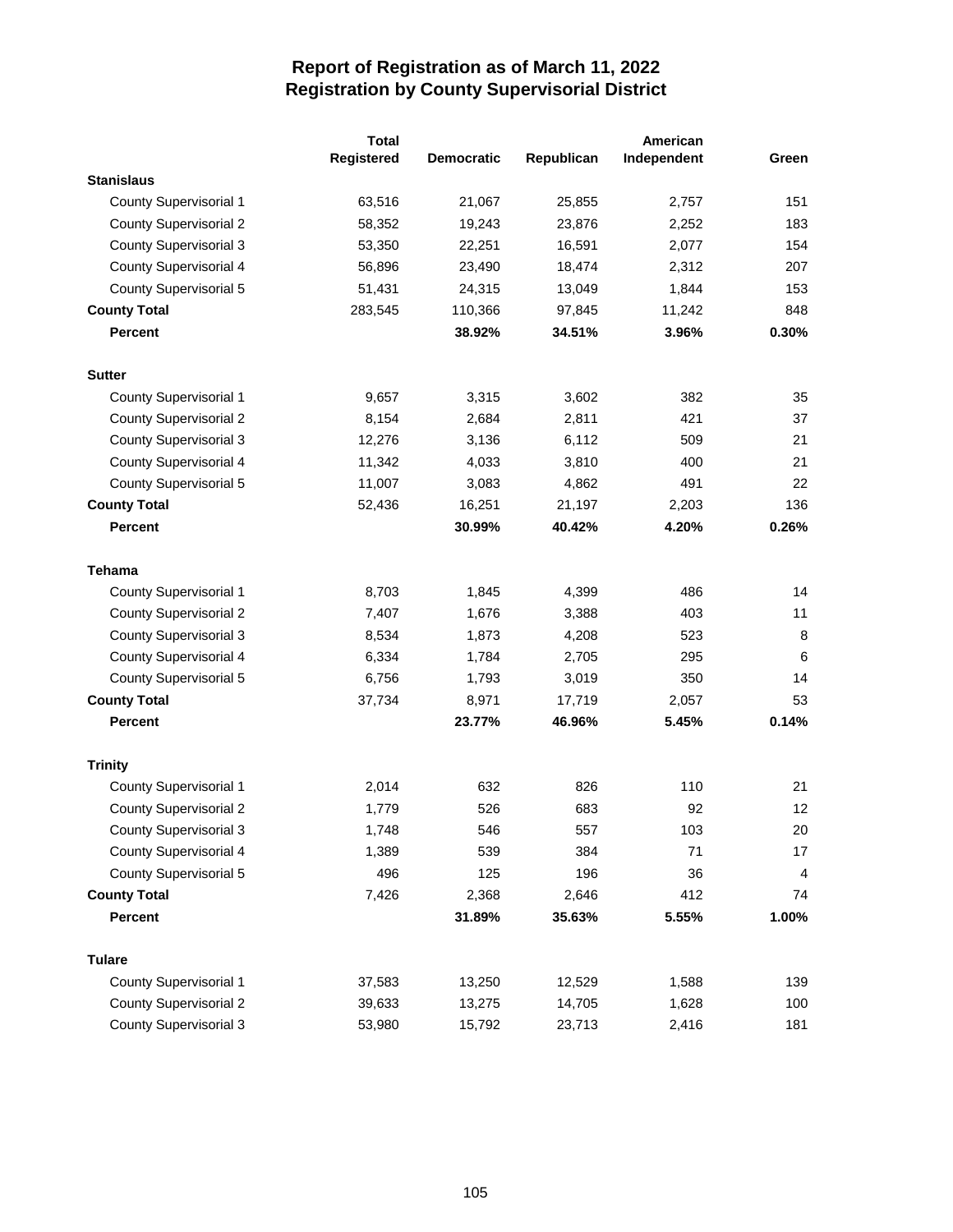|                               |                |                | Peace and      |       | <b>No Party</b> |
|-------------------------------|----------------|----------------|----------------|-------|-----------------|
|                               | Libertarian    | <b>Freedom</b> | <b>Unknown</b> | Other | Preference      |
| <b>Stanislaus</b>             |                |                |                |       |                 |
| County Supervisorial 1        | 781            | 251            | 384            | 527   | 11,743          |
| <b>County Supervisorial 2</b> | 654            | 237            | 377            | 487   | 11,043          |
| <b>County Supervisorial 3</b> | 551            | 321            | 419            | 467   | 10,519          |
| <b>County Supervisorial 4</b> | 667            | 356            | 459            | 454   | 10,477          |
| <b>County Supervisorial 5</b> | 503            | 403            | 410            | 431   | 10,323          |
| <b>County Total</b>           | 3,156          | 1,568          | 2,049          | 2,366 | 54,105          |
| <b>Percent</b>                | 1.11%          | 0.55%          | 0.72%          | 0.83% | 19.08%          |
| <b>Sutter</b>                 |                |                |                |       |                 |
| <b>County Supervisorial 1</b> | 93             | 52             | 45             | 962   | 1,171           |
| <b>County Supervisorial 2</b> | 133            | 70             | 45             | 921   | 1,032           |
| <b>County Supervisorial 3</b> | 138            | 37             | 61             | 945   | 1,317           |
| <b>County Supervisorial 4</b> | 125            | 56             | 112            | 1,118 | 1,667           |
| <b>County Supervisorial 5</b> | 153            | 42             | 63             | 1,026 | 1,265           |
| <b>County Total</b>           | 642            | 257            | 326            | 4,972 | 6,452           |
| <b>Percent</b>                | 1.22%          | 0.49%          | 0.62%          | 9.48% | 12.30%          |
| <b>Tehama</b>                 |                |                |                |       |                 |
| County Supervisorial 1        | 124            | 27             | 5              | 78    | 1,725           |
| <b>County Supervisorial 2</b> | 115            | 37             | 6              | 92    | 1,679           |
| <b>County Supervisorial 3</b> | 122            | 41             | 5              | 76    | 1,678           |
| <b>County Supervisorial 4</b> | 79             | 34             | 9              | 56    | 1,366           |
| <b>County Supervisorial 5</b> | 100            | 42             | 9              | 54    | 1,375           |
| <b>County Total</b>           | 540            | 181            | 34             | 356   | 7,823           |
| <b>Percent</b>                | 1.43%          | 0.48%          | 0.09%          | 0.94% | 20.73%          |
| <b>Trinity</b>                |                |                |                |       |                 |
| County Supervisorial 1        | 30             | 10             | 31             | 13    | 341             |
| <b>County Supervisorial 2</b> | 35             | 8              | 10             | 8     | 405             |
| <b>County Supervisorial 3</b> | 40             | 23             | 23             | 26    | 410             |
| <b>County Supervisorial 4</b> | 18             | 10             | 4              | 15    | 331             |
| <b>County Supervisorial 5</b> | $\overline{7}$ | 1              | 1              | 5     | 121             |
| <b>County Total</b>           | 130            | 52             | 69             | 67    | 1,608           |
| <b>Percent</b>                | 1.75%          | 0.70%          | 0.93%          | 0.90% | 21.65%          |
| <b>Tulare</b>                 |                |                |                |       |                 |
| <b>County Supervisorial 1</b> | 434            | 302            | 349            | 307   | 8,685           |
| <b>County Supervisorial 2</b> | 420            | 252            | 306            | 272   | 8,675           |
| <b>County Supervisorial 3</b> | 702            | 235            | 367            | 395   | 10,179          |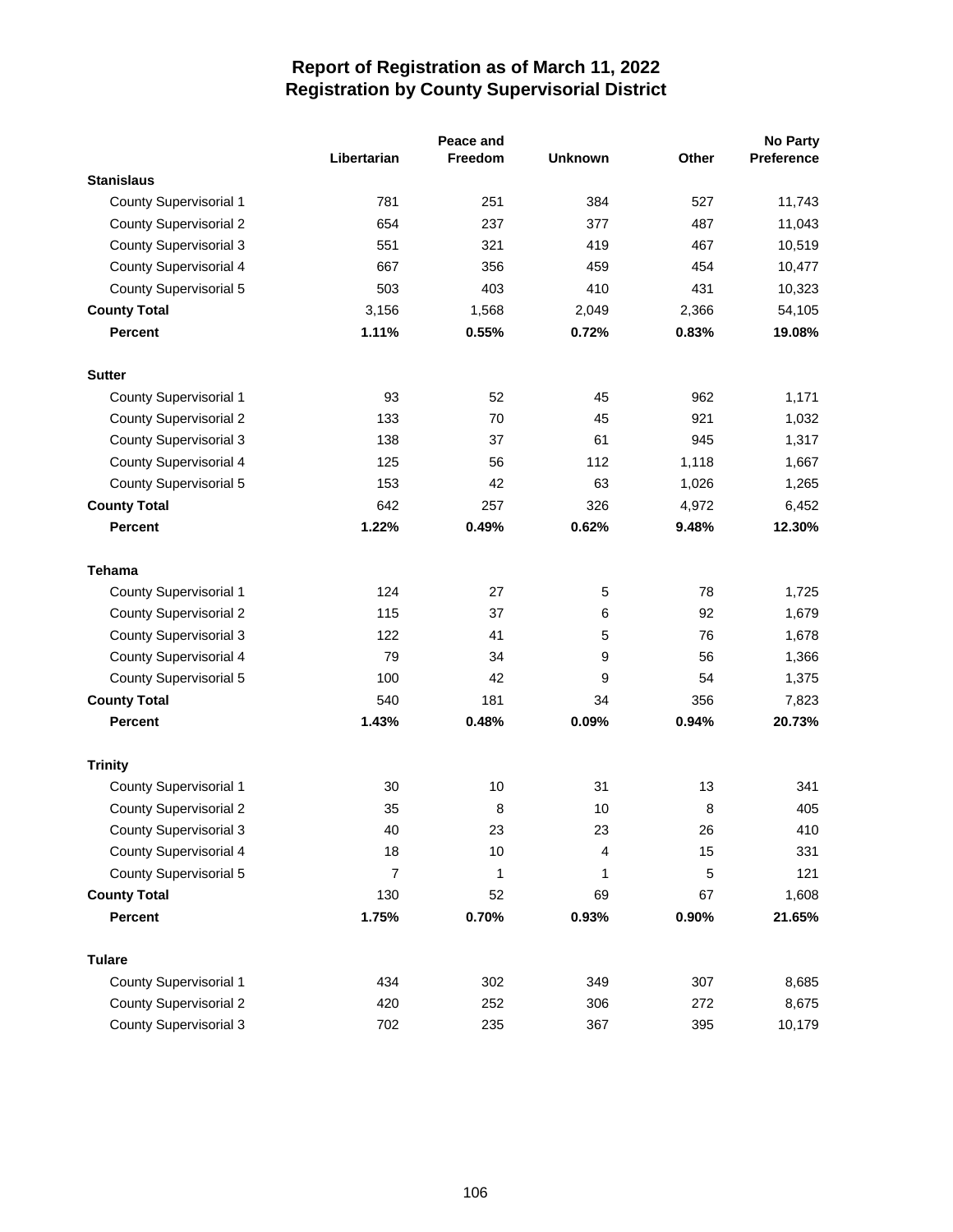|                               | <b>Total</b> |                   | American   |             |        |
|-------------------------------|--------------|-------------------|------------|-------------|--------|
|                               | Registered   | <b>Democratic</b> | Republican | Independent | Green  |
| <b>County Supervisorial 4</b> | 38,903       | 14,564            | 13,209     | 1,371       | 87     |
| <b>County Supervisorial 5</b> | 36,976       | 12,354            | 13,288     | 1,609       | 116    |
| <b>County Total</b>           | 207,075      | 69,235            | 77,444     | 8,612       | 623    |
| <b>Percent</b>                |              | 33.43%            | 37.40%     | 4.16%       | 0.30%  |
| <b>Tuolumne</b>               |              |                   |            |             |        |
| <b>County Supervisorial 1</b> | 6,781        | 2,203             | 2,720      | 343         | 40     |
| <b>County Supervisorial 2</b> | 6,956        | 1,949             | 3,102      | 333         | 20     |
| <b>County Supervisorial 3</b> | 6,874        | 1,944             | 3,026      | 398         | 27     |
| <b>County Supervisorial 4</b> | 7,183        | 2,003             | 3,386      | 379         | 26     |
| <b>County Supervisorial 5</b> | 7,163        | 2,096             | 3,157      | 362         | 32     |
| <b>County Total</b>           | 34,957       | 10,195            | 15,391     | 1,815       | 145    |
| <b>Percent</b>                |              | 29.16%            | 44.03%     | 5.19%       | 0.41%  |
| Ventura                       |              |                   |            |             |        |
| <b>County Supervisorial 1</b> | 108,286      | 50,691            | 27,110     | 4,073       | 638    |
| <b>County Supervisorial 2</b> | 125,647      | 48,006            | 42,363     | 4,735       | 384    |
| <b>County Supervisorial 3</b> | 89,708       | 41,869            | 22,113     | 2,992       | 312    |
| <b>County Supervisorial 4</b> | 111,677      | 39,794            | 40,362     | 4,278       | 365    |
| <b>County Supervisorial 5</b> | 73,789       | 40,554            | 12,234     | 2,229       | 290    |
| <b>County Total</b>           | 509,107      | 220,914           | 144,182    | 18,307      | 1,989  |
| <b>Percent</b>                |              | 43.39%            | 28.32%     | 3.60%       | 0.39%  |
| Yolo                          |              |                   |            |             |        |
| <b>County Supervisorial 1</b> | 24,659       | 11,294            | 5,717      | 1,048       | 97     |
| <b>County Supervisorial 2</b> | 21,167       | 12,699            | 2,757      | 506         | 184    |
| <b>County Supervisorial 3</b> | 26,080       | 11,327            | 7,030      | 1,040       | 118    |
| <b>County Supervisorial 4</b> | 26,075       | 15,836            | 2,988      | 594         | 193    |
| <b>County Supervisorial 5</b> | 22,330       | 10,436            | 5,299      | 836         | 89     |
| <b>County Total</b>           | 120,311      | 61,592            | 23,791     | 4,024       | 681    |
| Percent                       |              | 51.19%            | 19.77%     | 3.34%       | 0.57%  |
| Yuba                          |              |                   |            |             |        |
| <b>County Supervisorial 1</b> | 7,291        | 2,278             | 2,373      | 387         | 22     |
| <b>County Supervisorial 2</b> | 7,933        | 2,326             | 2,992      | 431         | 31     |
| <b>County Supervisorial 3</b> | 6,731        | 2,128             | 2,168      | 410         | 22     |
| <b>County Supervisorial 4</b> | 9,702        | 2,815             | 3,952      | 530         | 23     |
| <b>County Supervisorial 5</b> | 9,465        | 2,111             | 4,759      | 489         | 60     |
| <b>County Total</b>           | 41,122       | 11,658            | 16,244     | 2,247       | 158    |
| <b>Percent</b>                |              | 28.35%            | 39.50%     | 5.46%       | 0.38%  |
| <b>State Total</b>            | 22,038,154   | 10,300,858        | 5,271,605  | 742,581     | 91,636 |
| Percent                       |              | 46.74%            | 23.92%     | 3.37%       | 0.42%  |